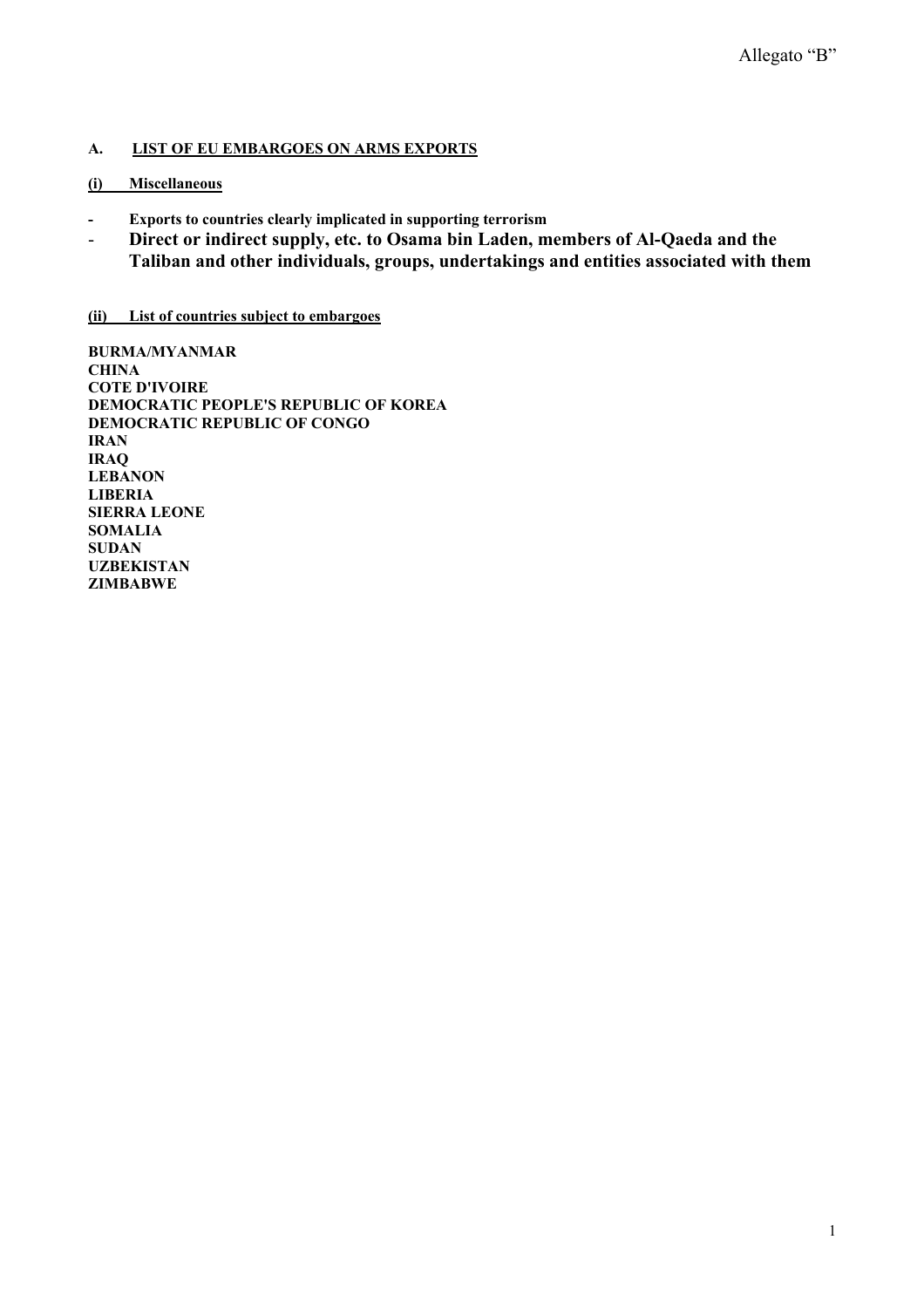### **B. DETAILS OF EMBARGOES**

#### **(i) Miscellaneous**

- Declaration on international terrorism by the Ministers for Foreign Affairs, 27 January 1986

 *Prohibition of exports of arms or other military equipment to countries which are clearly implicated in supporting terrorism.* 

- Common Position 2002/402/CFSP of 27 May 2002 (OJ No. L 139, 29.5.2002, p. 4)<sup>1</sup>

#### *Resume*

*Prohibition of direct or indirect supply sale and transfer of arms and related materiel of all types including weapons and ammunition, military vehicles and equipment, paramilitary equipment and spare parts to Usama bin Laden, members of the Al-Qaida organisation and the Taliban and other individuals, groups undertakings and entities associated with them.* 

## **(ii) Countries**

## **BURMA/MYANMAR**

Declaration by the General Affairs Council, 29 July 1991  *Decision to refuse the sale of any military equipment from Community countries to Burma.* 

### Common Position 2003/297/CFSP of 28 April 2003 (OJ No. L 106 of 29.4.2003, p. 36).

#### *Resume*

1

*Embargo on arms, munitions and military equipment (weapons designed to kill and their ammunition, weapon platforms, non-weapon platforms and ancillary equipment as well as spare parts, repairs, maintenance and transfer of military technology; contracts entered into force prior to 8 November 1996 are not affected). The provision to Burma/Myanmar of technical training or assistance related to the provision, manufacture, maintenance or use of the aforementioned items by nationals of Member States or from the territories of the Member States, shall be prohibited; the above provisions shall not apply to supplies of non-lethal military equipment intended solely for humanitarian or protective use, and related technical assistance or training, nor shall they apply to protective clothing, including flak jackets and military helmets, temporarily exported to Burma/Myanmar by United Nations personnel, representatives of the media and humanitarian and development workers and associated personnel for their personal use only.* 

See UN Security Council Resolution 1390 (2002) page 19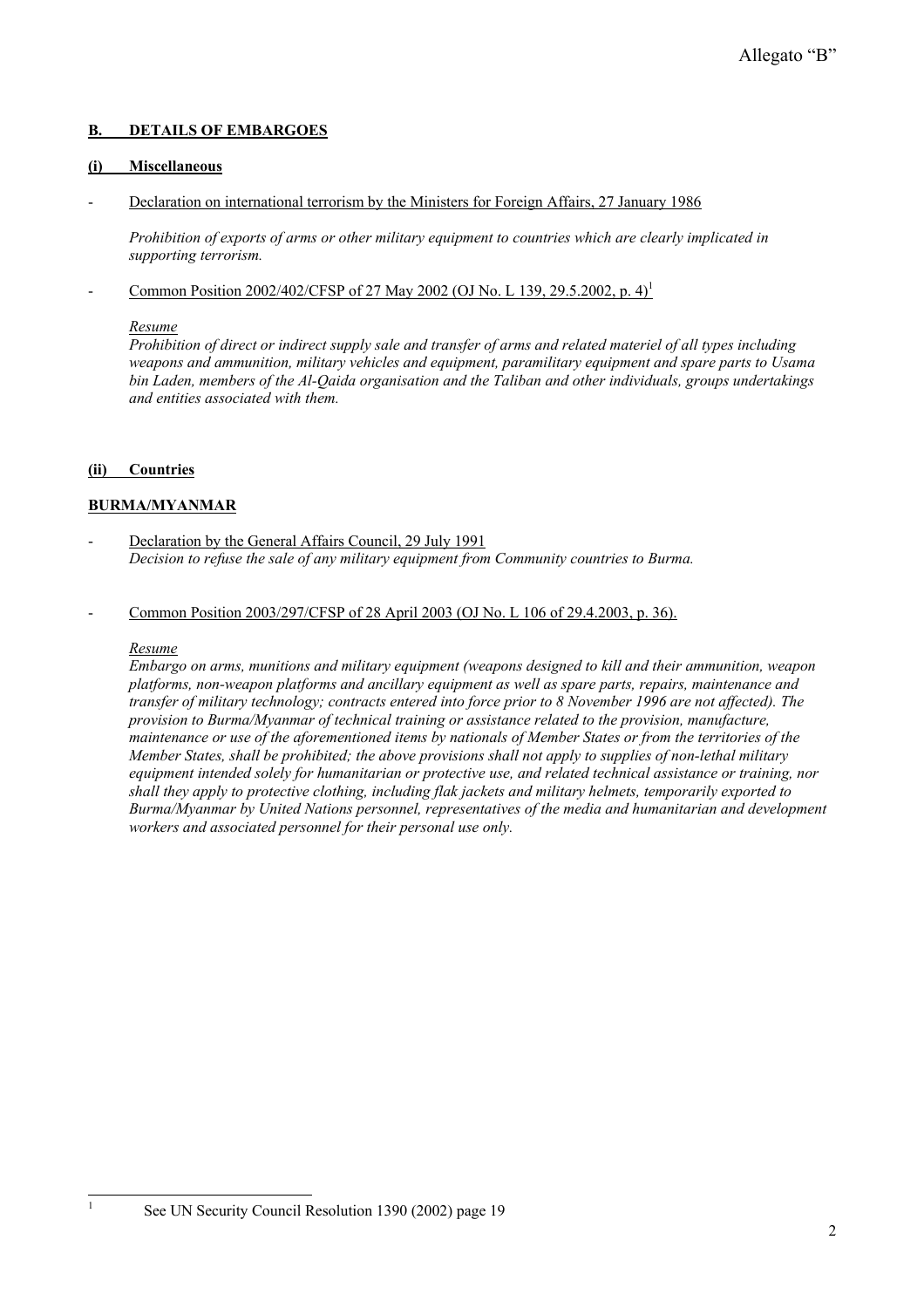- Common Position 2003/461/CFSP of 20 June 2003 (OJ No. L 154 of 21.6.2003, p. 116).

#### *Resume*

*Implementation of Article 2(2) (embargo on technical training or assistance) of Common Position 2003/297/CFSP* 

- Common Position 2004/423/CFSP of 26 April 2004 (OJ No. L 125 of 28.4.2004, p. 61). Renewing Common Position 2003/297/CFSP as amended by Council Decision 2003/907/CFSP

#### *Resume*

*Renewal of restrictive measures against Burma/Myanmar for a further twelve month period (taking effect on 30 April 2004).* 

- Common Position 2005/340/CFSP of 25 April 2005 (OJ No. L 108 of 29.4.2005, p. 88). Renewing Common Position 2004/423/CFSP

#### *Resume*

*Renewal of restrictive measures against Burma/Myanmar for a further twelve month period (taking effect on 25 April 2005).* 

- Common Position 2006/318/CFSP of 27 April 2006 (OJ No. L 116 of 29.4.2006, p. 77). Renewing Common Position 2005/340/CFSP

#### *Resume*

*Renewal of restrictive measures against Burma/Myanmar for a further twelve month period (taking effect on 30 April 2006). Exceptions for non-lethal military equipment or equipment for internal repression intended solely for humanitarian or protective use, or for institution-building programmes of the UN the EU and the Community, and for material intended for EU and UN crisis management operations; exception for sale, supply, transfer or export of demining equipment and material for use in demining operations… ).* 

Common Position 2007/248/CFSP of 23 April 2007 (OJ No. L 107 of 25.4.2007, p. 8). Renewing Common Position 2006/318/CFSP

#### *Resume*

*Renewal of restrictive measures against Burma/Myanmar until 30 April 2008 (taking effect on 23 April 2007).* 

Common Position 2008/349/CFSP of 29 April 2008 (OJ No. L 116 of 30.4.2008, p. 57). Renewing Common Position 2006/318/CFSP

#### *Resume*

*Renewal of restrictive measures against Burma/Myanmar until 30 April 2009 (taking effect on 29 April 2008).*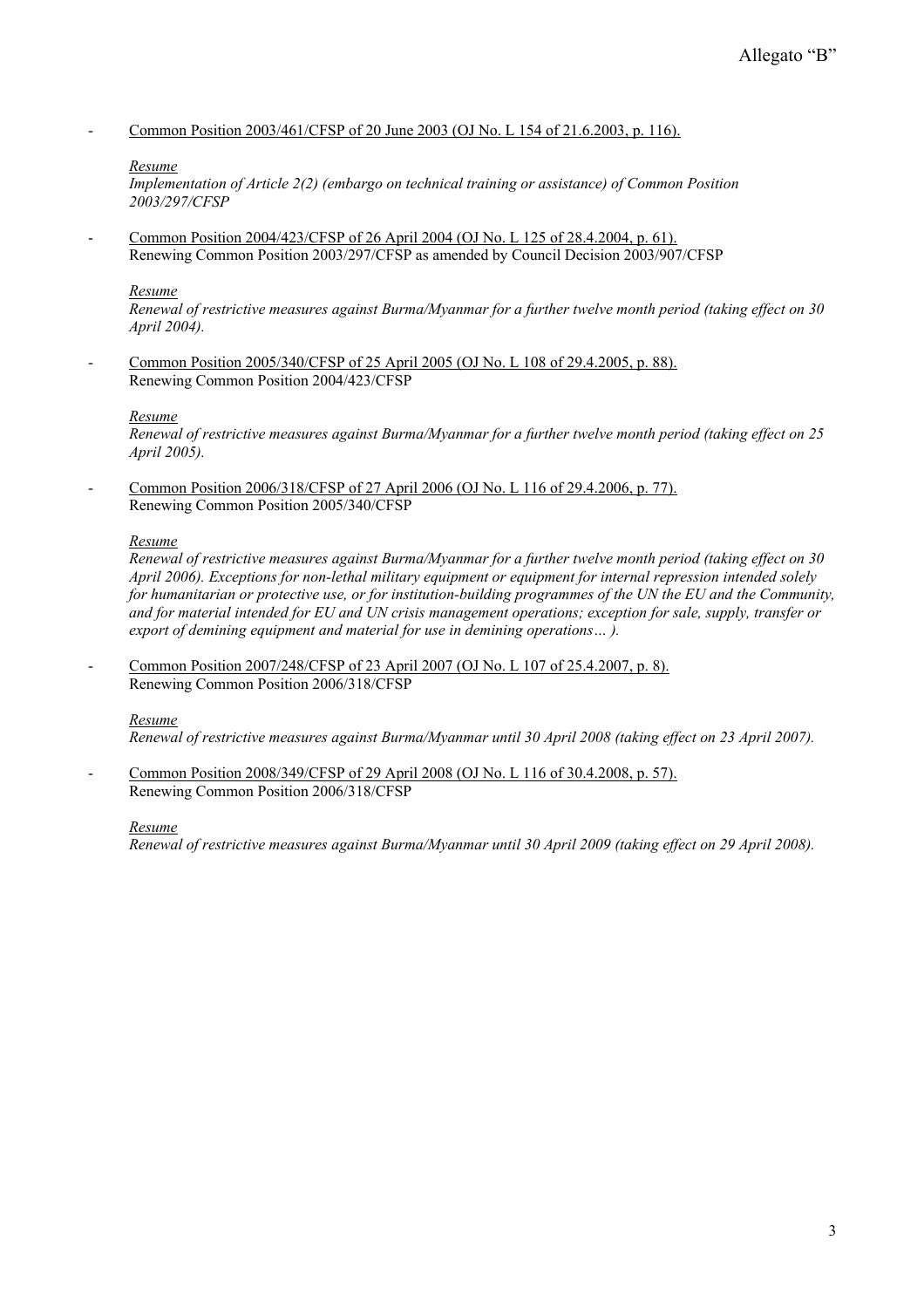# **CHINA**

Declaration by the Madrid European Council, 27 June 1989

*Resume Embargo on trade in arms with China*.

# **COTE D'IVOIRE2**

Common Position 2004/852/CFSP of 13 December 2004 (OJ No. L 368 of 15.12.2004, p. 50). Applicable until 15 December 2005

## *Resume*

*Prohibition of the sale, supply, transfer or export of arms and related materiel of all types, including weapons and ammunition, military vehicles and equipment, paramilitary equipment and spare parts for the aforementioned, as well as equipment which might be used for internal repression, to Côte d'Ivoire by nationals of Member States or from the territories of Member States or using their flag vessels or aircraft whether originating or not in their territories.* 

*Prohibition to grant, sell, supply, or transfer technical assistance, brokering services and other services related to military activities and to the provision, manufacture, maintenance and use of arms and related materiel of all types, including weapons and ammunition, military vehicles and equipment, paramilitary equipment, and spare parts for the aforementioned, as well as equipment which might be used for internal repression, directly or indirectly, to any person, entity or body in, or for use in Côte d'Ivoire.* 

*Exemption from prohibition for:* 

- *(a) supplies and technical assistance intended solely for the support of or use by the United Nations Operation in Côte d'Ivoire and the French forces who support them;*
- *(b) the sale, supply, transfer or export of non-lethal military equipment intended solely for humanitarian or protective use, including such equipment intended for EU, UN, African Union and ECOWAS crisis management operations, and the provision of technical assistance and training related to such equipment;*
- *(c) the sale, supply, transfer or export of protective clothing, including flak jackets and military helmets, temporarily exported to Côte d'Ivoire by United Nations personnel, personnel of the EU, the Community or its Member States, representatives of the media and humanitarian and development workers and associated personnel for their personal use only;*
- *(d) the sale, supply, transfer or export of arms and related materiel and technical training and assistance intended solely for support of or use in the process of restructuring defence and security forces pursuant to paragraph 3, subparagraph (f) of the Linas-Marcoussis Agreement.*

<sup>&</sup>lt;sup>2</sup> See UN Security Council Resolutions 1572 (2004), 1643 (2005),1727 (2006), 1782 (2007) and 1842 (2008), page 20 and 21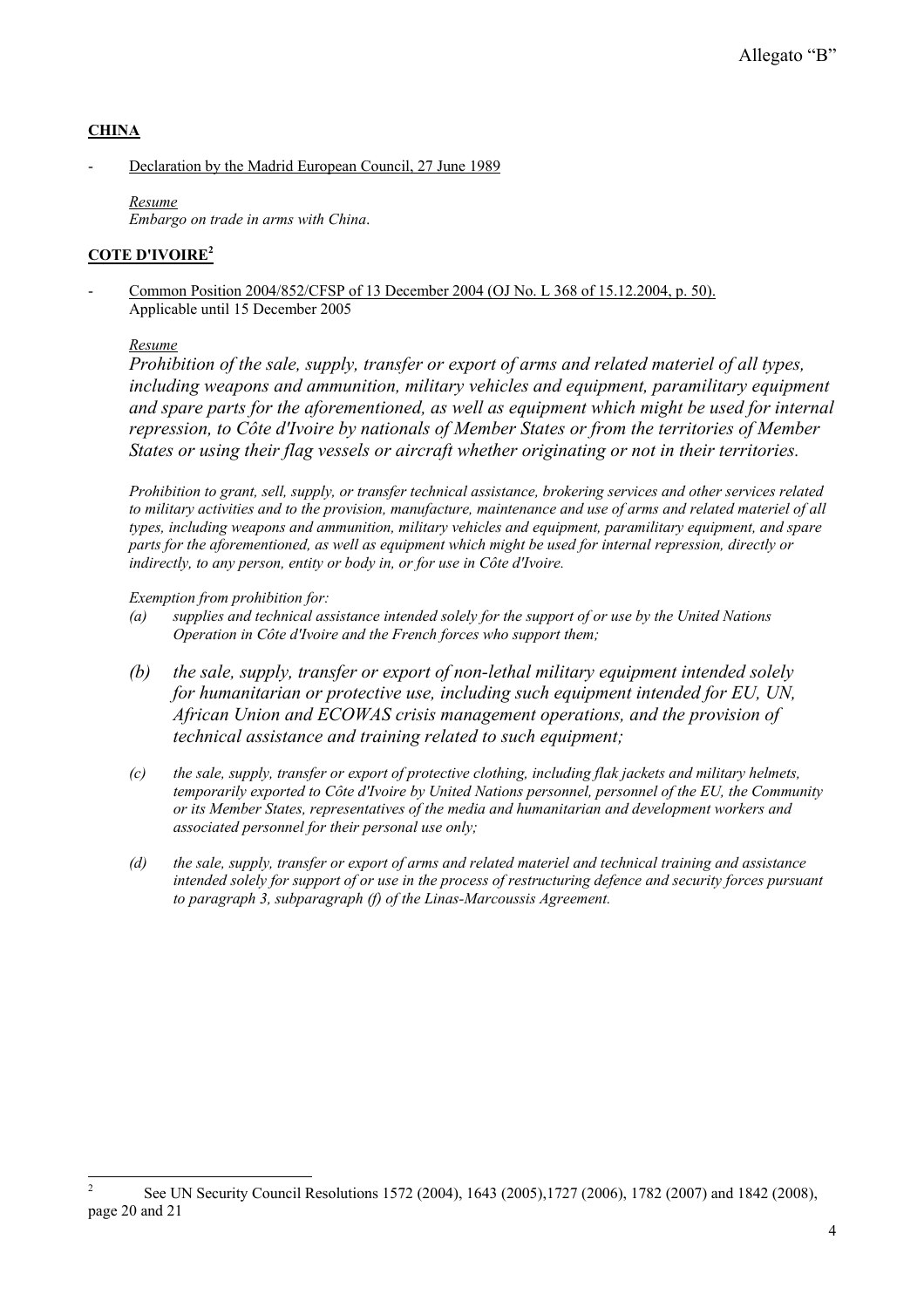- Common Position 2006/30/CFSP of 23 January 2006 (OJ No. L 19 of 24.1.2006, p. 36).

# Applicable until 15 December 2006

### *Resume*

*Renewal of restrictive measures until 15 December 2006, unless the Council decides otherwise in accordance with any future relevant UN Security Council Resolution.* 

- Common Position 2007/92/CFSP of 12 February 2007 (OJ No. L 41 of 13.2.2007, p. 16). Applicable until 31 October 2007

### *Resume*

*Renewal of restrictive measures until 31October 2007, unless the Council decides otherwise in accordance with any future relevant UN Security Council Resolution.* 

Common Position 2007/761/CFSP of 22.11. 2007 (OJ No. L 305 of 23.11.2007, p. 61). Applicable until 31 October 2008

### *Resume*

*The measures imposed by Common Position 2004/852/CFSP and Common Position 2006/30/CFSP shall be applied until 31 October 2008, unless the Council decides otherwise in accordance with any future relevant United Nations Security Council Resolution.* 

- Common Position 2008/873/CFSP of 18.11. 2008 (OJ No. L 308 of 19.11.2008, p. 52).

### *Resume*

 *The measures imposed by Common Position 2004/852/CFSP and Common Position 2006/30/CFSP renewed with effect from 1 November 2008. Common Position shall take effect on the date of its adoption. It shall be amended or repealed, as appropriate, in the light of determinations made by the United Nations Security Council.* 

# **DEMOCRATIC PEOPLE'S REPUBLIC OF KOREA3**

# - Common Position 2006/795/CFSP of 20 November 2006 (OJ No. L 322 of 22.11.2006, p. 32).

*Resume*

 $\overline{a}$ 

*1. Prohibition of the direct or indirect supply, sale or transfer of the following items and technology, including software, to the DPRK by nationals of Member States or through or from the territories of Member States, or using their flag vessels or aircraft, shall be prohibited whether or not originating in their territories:* 

*(a) arms and related materiel of all types, including weapons and ammunition, military vehicles and equipment, paramilitary equipment and spare parts for the aforementioned, with the exception of non-combat vehicles which have been manufactured or fitted with materials to provide ballistic protection, intended solely for protective use of personnel of the EU and its Member States in the DPRK;* 

<sup>&</sup>lt;sup>3</sup> See UN Security Council Resolution 1718 (2006) page 21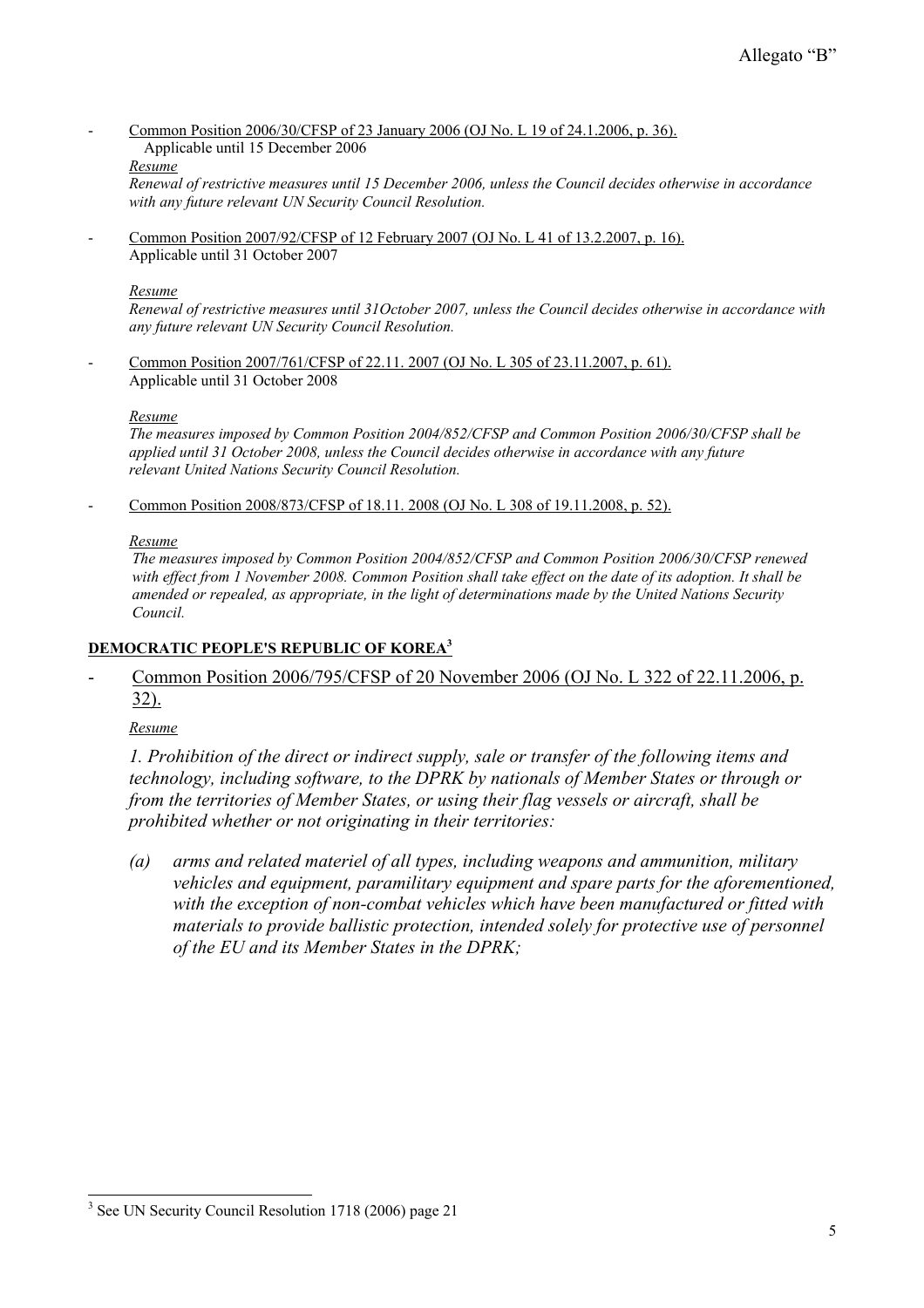*(b) all items, materials, equipment, goods and technology as determined by the UN Security Council or the Committee in accordance with paragraph 8(a)(ii) of UNSCR 1718 (2006), which could contribute to DPRK's nuclear-related, ballistic missile-related or other weapons of mass destruction-related programmes.* 

*2. Prohibition to provide technical training, advice, services, assistance or brokering services, related to items and technology set out in paragraph 1 and to the provision, manufacture, maintenance and use of these items, directly or indirectly to any person, entity or body in, or for use in the DPRK or to participate, knowingly or intentionally, in activities the object or effect of which is to circumvent this prohibition.* 

*The procurement by nationals of Member States, or using their flag vessels or aircraft, of items and technology referred to in paragraph 1 from the DPRK shall also be prohibited, whether or not originating in the territory of the DPRK.* 

*Member States shall, in accordance with their national authorities and legislation, and consistent with international law, take cooperative action, including through inspection of cargo to and from the DPRK as necessary, in order to prevent illicit trafficking in nuclear, chemical or biological weapons, ballistic missiles, their means of delivery, related materials and technology. In this respect available non-proliferation mechanisms could be used to assure effective sea, air and land cargo inspections.* 

## **DEMOCRATIC REPUBLIC OF CONGO <sup>4</sup>**

- Declaration N° 33/93 on Zaire, 7 April 1993  *Embargo on arms sales.*
- Common Position 2008/369/CFSP of 14 May 2008 (OJ No. L 127 of 15.05.2008, p. 84) Concerns restrictive measures against the Democratic Republic of the Congo and repeals Common Position 2005/440/CFSP.

#### *Extract*

*Article 1: The direct or indirect supply, sale or transfer of arms and any related materiel of all types, including weapons and ammunition, military vehicles and equipment, paramilitary equipment and spare parts for the aforementioned to all non-governmental entities and individuals operating in the territory of the Democratic Republic of the Congo (DRC) by nationals of Member States or from the territories of Member States, or using their flag vessels or aircraft, shall be prohibited whether originating or not in their territories.* 

ا<br>4 See UN Security Council Resolutions 1493 (2003), 1596 (2005),1771 (2007), 1799 (2008), 1807 (2008) and 1857 (2008) pages 21, 22, 23 and 24.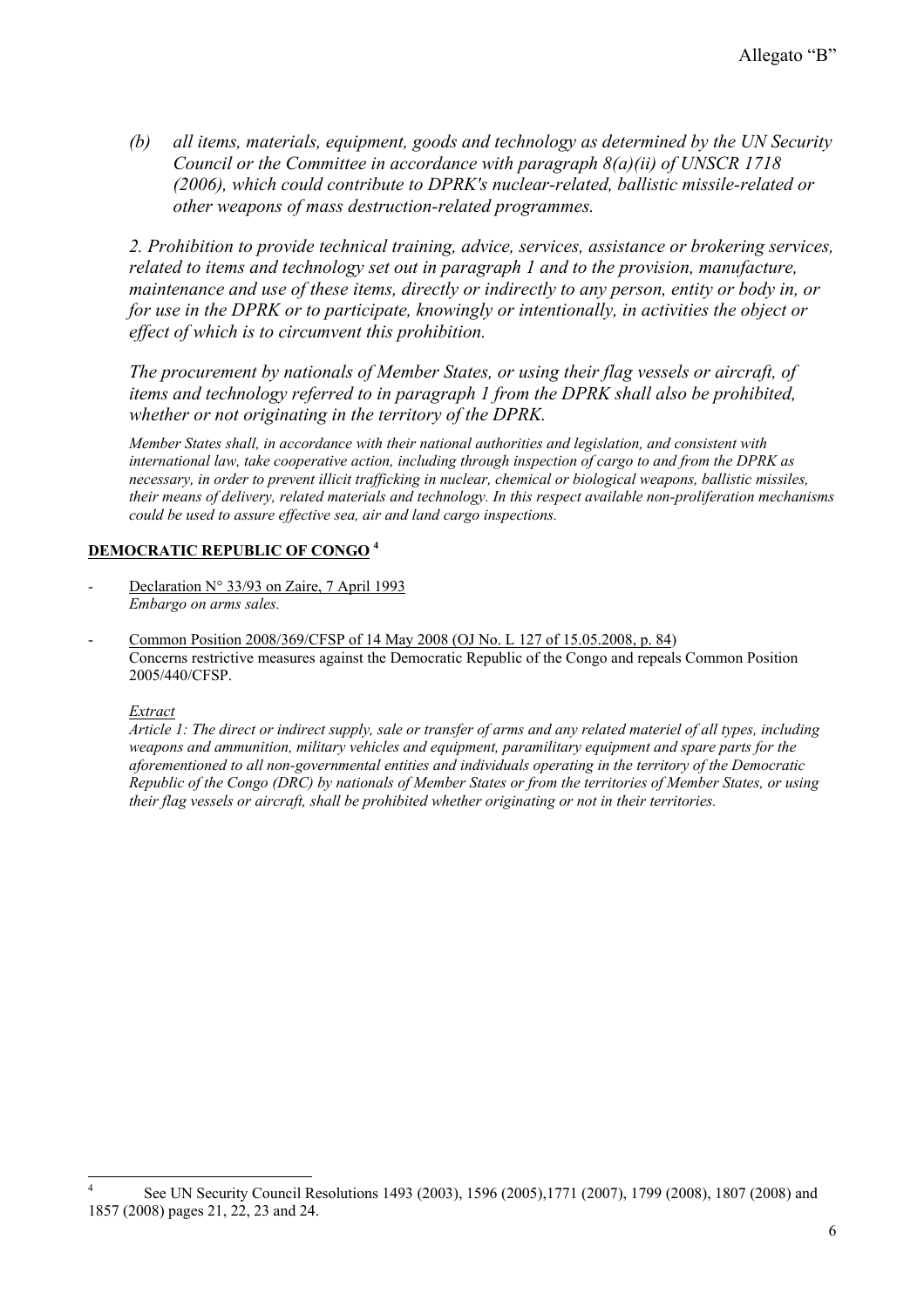*Article 2: It shall also be prohibited to:* 

*(a) grant, sell, supply or transfer technical assistance, brokering services and other services related to military activities and to the provision, manufacture, maintenance and use of arms and related materiel of all types, including weapons and ammunition, military vehicles and equipment, paramilitary equipment, and spare parts for the aforementioned, directly or indirectly to all non-governmental entities and individuals operating in the territory of the DRC;* 

*(b) provide financing or financial assistance related to military activities, including in particular grants, loans and export credit insurance, for any sale, supply, transfer or export of arms and related materiel, or for any grant, sale, supply, or transfer of related technical assistance, brokering services and other services, directly or indirectly to all non-governmental entities and individuals operating in the territory of the DRC.* 

#### *Article 1 shall not apply to:*

*(a) the supply, sale or transfer of arms and any related materiel or the provision of technical assistance, financing, brokering services and other services related to arms and related materiel intended solely for support of, or use by, the United Nations Organisation Mission in the DRC (MONUC);* 

*(b) the supply, sale or transfer of protective clothing, including flak jackets and military helmets, temporarily exported to the DRC by United Nations personnel, representatives of the media and humanitarian and development workers and associated personnel, for their personal use only;* 

*(c) the supply, sale or transfer of non-lethal military equipment intended solely for humanitarian or protective use, or the provision of technical assistance and training, related to such non-lethal equipment.* 

*The supply, sale or transfer of arms and any related materiel or the provision of services or technical assistance and training referred to in paragraph 1 shall be subject to prior authorisation by the competent authorities of the Member States.* 

*Member States shall give the Sanctions Committee established pursuant to UNSCR 1533 (2004) (Sanctions Committee) advance notification of any shipment of arms and related materiel for the DRC, or any provision of technical assistance, financing, brokering services and other services related to military activities in the DRC, other than those referred to in paragraphs 1(a) and (b). Such notification shall contain all relevant information, including, where appropriate, the end-user, the proposed date of delivery and the itinerary of shipments.* 

*Member States shall consider deliveries under paragraph 1 on a case-by-case basis, taking full account of the criteria set out in the European Union Code of Conduct on Arms Exports. Member States shall require adequate safeguards against misuse of authorisations granted pursuant to paragraph 2 and, where appropriate, make provisions for repatriation of the arms delivered and related materiel.*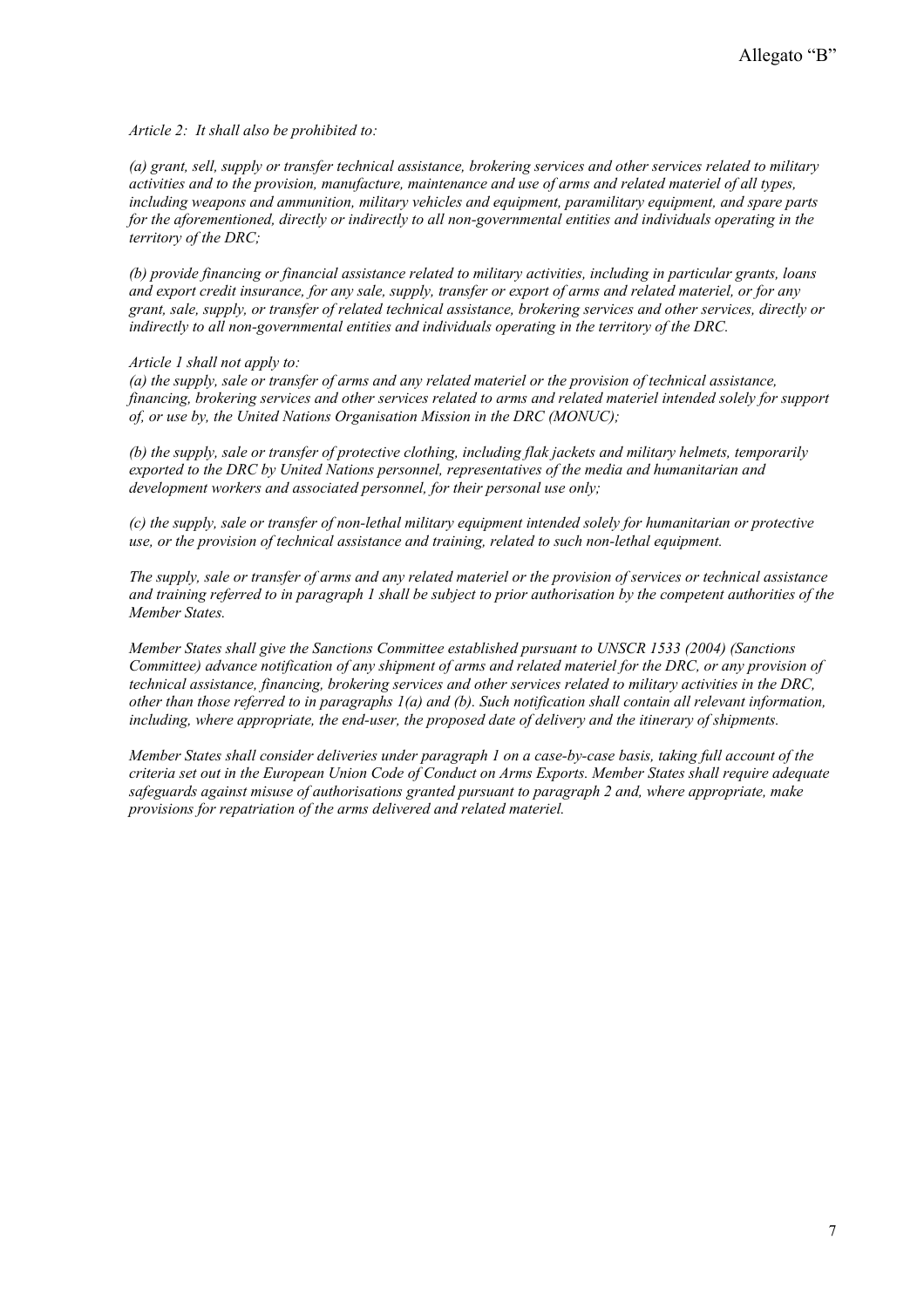# **IRAN5**

### - Common Position 2007/246/CFSP of 23 April 2007 (OJ No. L 106 of 24.4.2007, p. 67).

### *Resume*

*Embargo on sales of arms and related materiel of all types, including weapons and ammunition, military vehicles and equipment, paramilitary equipment and spare parts to Iran.* 

*Exception for non-combat vehicles which have been manufactured or fitted with materials to provide ballistic protection, intended solely for protective use of personnel of the EU and its Member States in Iran*

# **IRAQ6**

### Declaration  $N^{\circ}$  56/90 of 4 August 1990 on the invasion of Kuwait by Iraq

### *Resume*

*Embargo on sales of arms and other military equipment to Iraq.* 

Common Position 2003/495/CFSP of 7 July 2003 (OJ No. L 169 of 8.7.2003, p. 72).

### *Resume*

*Confirmation of embargo on sales of arms and other military equipment to Iraq; exception for arms and related material required by 'the Authority' to serve the purposes of Security Council Resolution 1483(2003) and other related Security Council Resolutions.* 

- Common Position 2004/553/CFSP of 19 July 2004 (OJ L 246 of 20 July 2004) Amends Common Position 2003/495.

### *Resume*

*Confirmation of embargo on sales of arms and other military equipment to Iraq Exemption from embargo for sale, supply, transfer or export of arms and related material required by the Government of Iraq or the multinational force established under UNSCR 1511 (2003) to serve the purposes of UNSCR 1546 (2004)* 

<sup>-&</sup>lt;br>5 See UN Security Council Resolution 1747 (2007) page 25

<sup>6</sup> See UN Security Council Resolutions 661 (1990), 1483 (2003) and1546 (2004) pages 24 and 25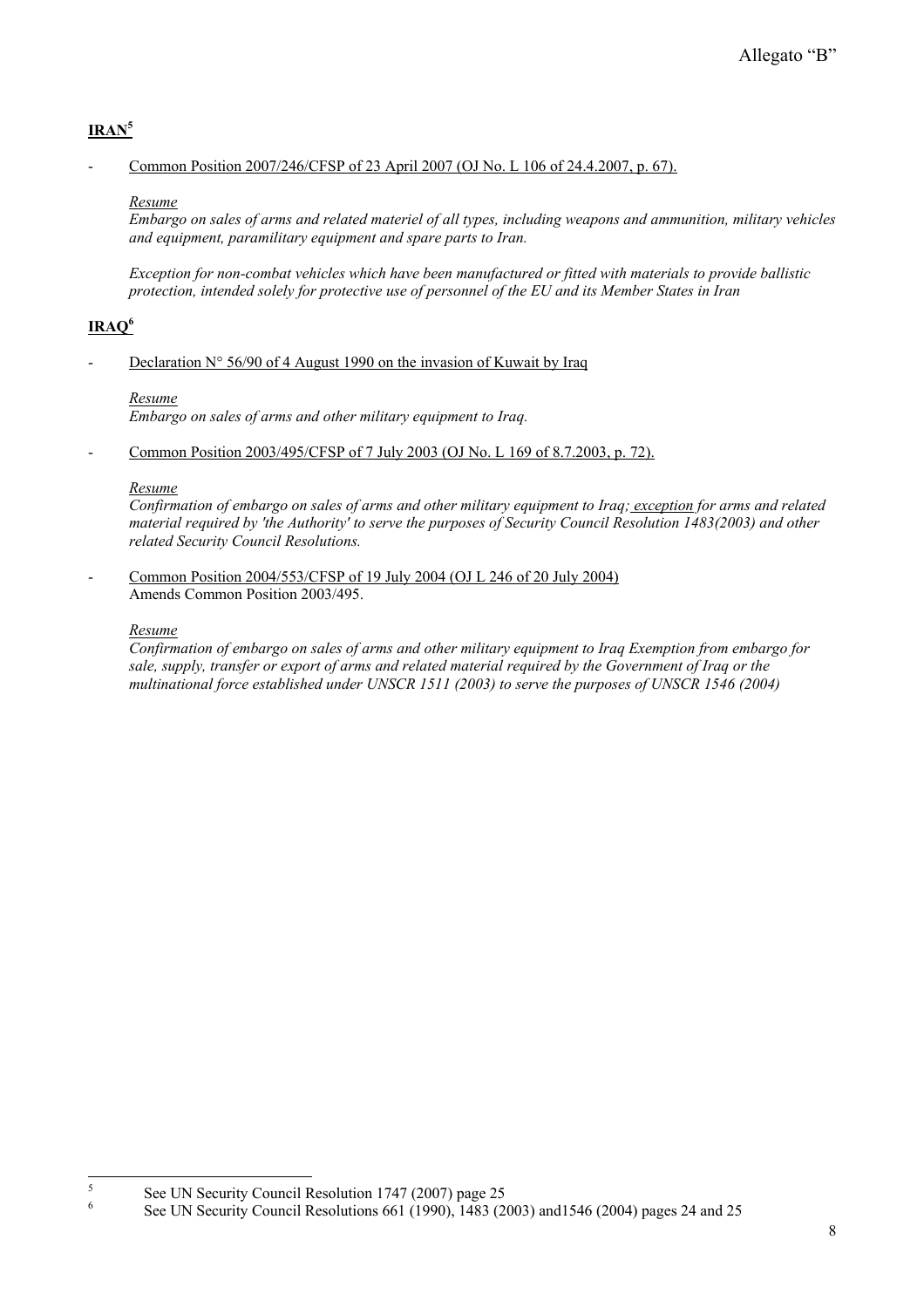# **LEBANON7**

### - Common Position 2006/625/CFSP of 15 September 2006 (OJ No. L 253 of 16.09.2006, p. 36).

### *Resume*

*Prohibition accordance with UNSCR 1701(2006) of direct or indirect sale, supply, transfer or export of arms and related materiel of all types, including weapons and ammunition, military vehicles and equipment, paramilitary equipment and spare parts for the aforementioned, to any entity or individual in Lebanon by nationals of Member States or from the territories of Member States or using their flag vessels or aircraft, whether originating or not in their territories.* 

*It shall also be prohibited to provide technical assistance, brokering services and other services related to military activities and to the provision, manufacture, maintenance and use of arms and related materiel of all types, including weapons and ammunition, military vehicles and equipment paramilitary equipment and spare parts for the aforementioned, directly or indirectly to any natural or legal person, entity or body in, or for use in Lebanon..* 

*The above shall not apply provided that…:* 

- *(a) the goods or services are not supplied, directly or indirectly, to any militia for whose disarmament the UN Security Council has called in its Resolutions 1559 (2004) and 1680 (2006), and*
- *(b) the transaction has been authorised by the Government of Lebanon or UNIFIL, or*
- *(c) the goods or services are for the use by UNIFIL in the performance of its mission or by the Lebanese armed forces.*

### **LIBERIA8**

Common Position 2004/137/CFSP of 10 February 2004 (OJ No. L 40 of 12.2.2004, p. 35).

#### *Resume*

*Prohibition under the conditions set out in UNSCR 1521 (2003) of the sale, supply, transfer or export of arms and related materiel of all types, including weapons and ammunition, military vehicles and equipment, paramilitary equipment and spare parts for the aforementioned, to Liberia by nationals of Member States or from the territories of Member States or using their flag vessels or aircraft, whether originating or not in their territories.* 

*It shall also be prohibited to grant, sell, supply, or transfer technical assistance, brokering services and other services related to military activities and to the provision, manufacture, maintenance and use of the above items, directly or indirectly to any person, entity or body in, or for use in, Liberia, or to provide financing or financial assistance related to military activities, including in particular grants, loans and export credit insurance, for any sale, supply, transfer or export of the above items, directly or indirectly to any person, entity or body in, or for use in Liberia.* 

<sup>7</sup> See UN Security Council Resolution 1701 (2006), page 26

<sup>8</sup> See UN Security Council Resolutions 1343 (2001), 1478, 1497, 1509 and 1521 (2003), 1647 (2005), 1683

<sup>(2006),1731 (2006),1792 (2007)</sup> and 1854 (2008) pages 27, 28, 29 and 30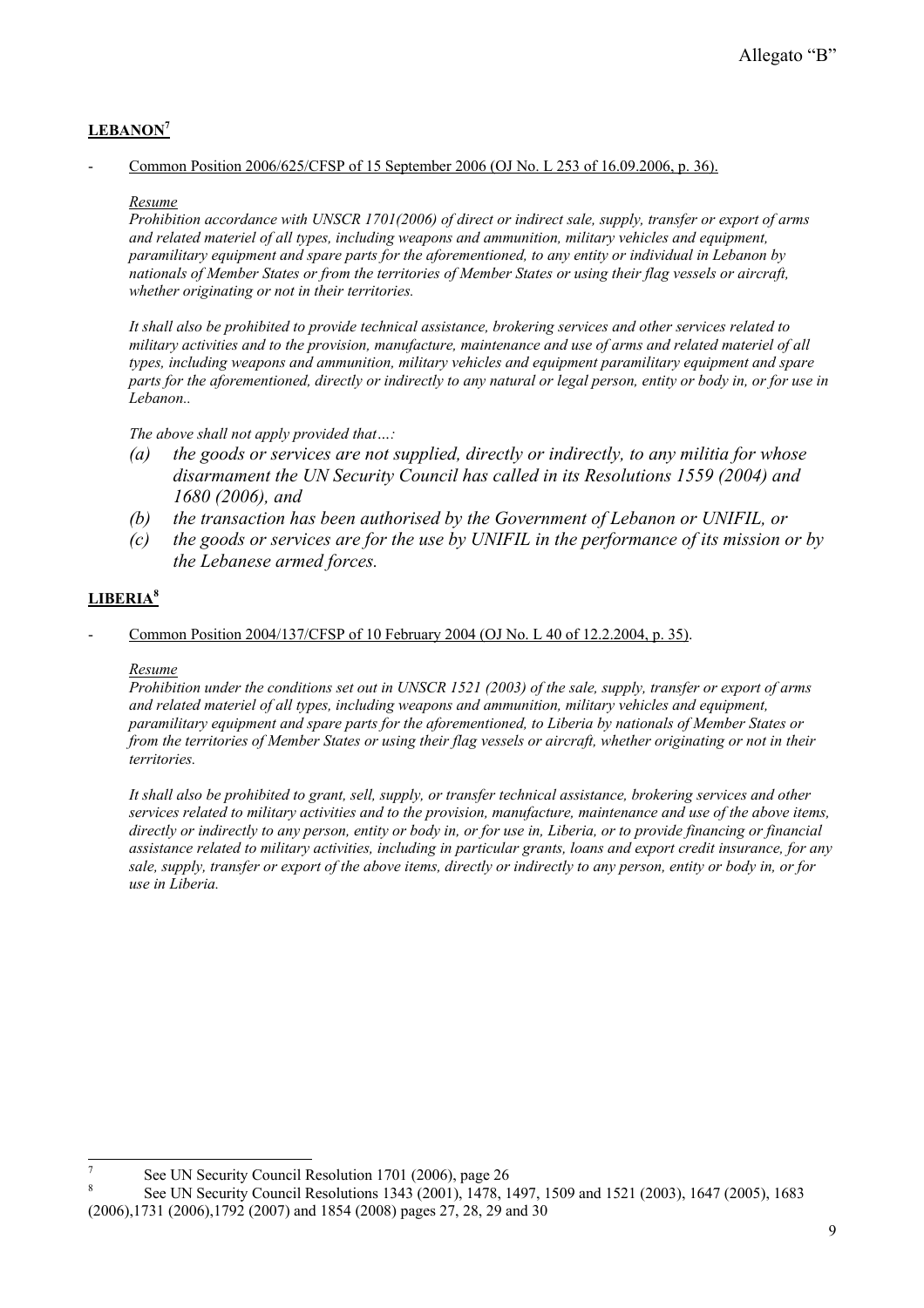*The above shall not apply to:* 

- *(a) arms and related materiel and technical training and assistance intended solely for support of or use by the United Nations Mission in Liberia;*
- *(b) arms and related materiel and technical training and assistance intended solely for support of or use in an international training and reform programme for the Liberian armed forces and police, as approved in advance by the Committee established by paragraph 21 of UNSCR 1521(2003) ("the Committee");*
- *(c) non-lethal military equipment intended solely for humanitarian or protective use, and related technical assistance or training, as approved in advance by the Committee;*
- *(d) protective clothing, including flak jackets and military helmets, temporarily exported to Liberia by United Nations personnel, representatives of the media and humanitarian and development workers and associated personnel, for their personal use only.*

*The supply, sale or transfer of arms and related material or the provision of services, referred to in (a), (b) and (c) above, shall be subject to an authorisation granted by the competent authorities of the Member States. Member States shall consider deliveries under paragraph 2(a), (b) and (c) on a case-by-case basis, taking full account of the criteria set out in the European Union code of conduct on arms exports. Member States shall require adequate safeguards against misuse of authorisation granted pursuant to this paragraph and, where appropriate, make provisions for repatriation of the delivered arms and related material.* 

*For the purposes of this Common Position, "technical assistance" shall mean any technical support related to repairs, development, manufacture, assembly, testing, maintenance, or any other technical service, and may take forms such as instruction, advice, training, transmission of working knowledge or skills or consulting services. Technical assistance includes verbal forms of assistance.* 

Common Position 2006/31/CFSP of 23 January 2006 (OJ No. L 19. of 24.1.2006, p. 38).

#### *Resume*

*Extension of measures imposed by Articles 1 and 2 of Common Position 2004/137 CFSP for a further period of 12 months, unless the Council decides otherwise in accordance with any future relevant UN Security Council Resolution.* 

Common Position 2006/518/CFSP of 24 July 2006 (OJ No. L 201. of 25.7.2006, p. 36).

#### *Resume*

*Modification and renewal of measures imposed by Articles 1 and 2 of Common Position 2004/137 CFSP for a further period of six months, unless the Council decides otherwise in accordance with any future relevant UN Security Council Resolution.* 

*In addition to the exemptions from application set out in Article 1(2) of Common Position 2004/137/CFSP, the measures imposed pursuant to Article 1(1) of Common Position 2006/31/CFSP shall not be applied to:*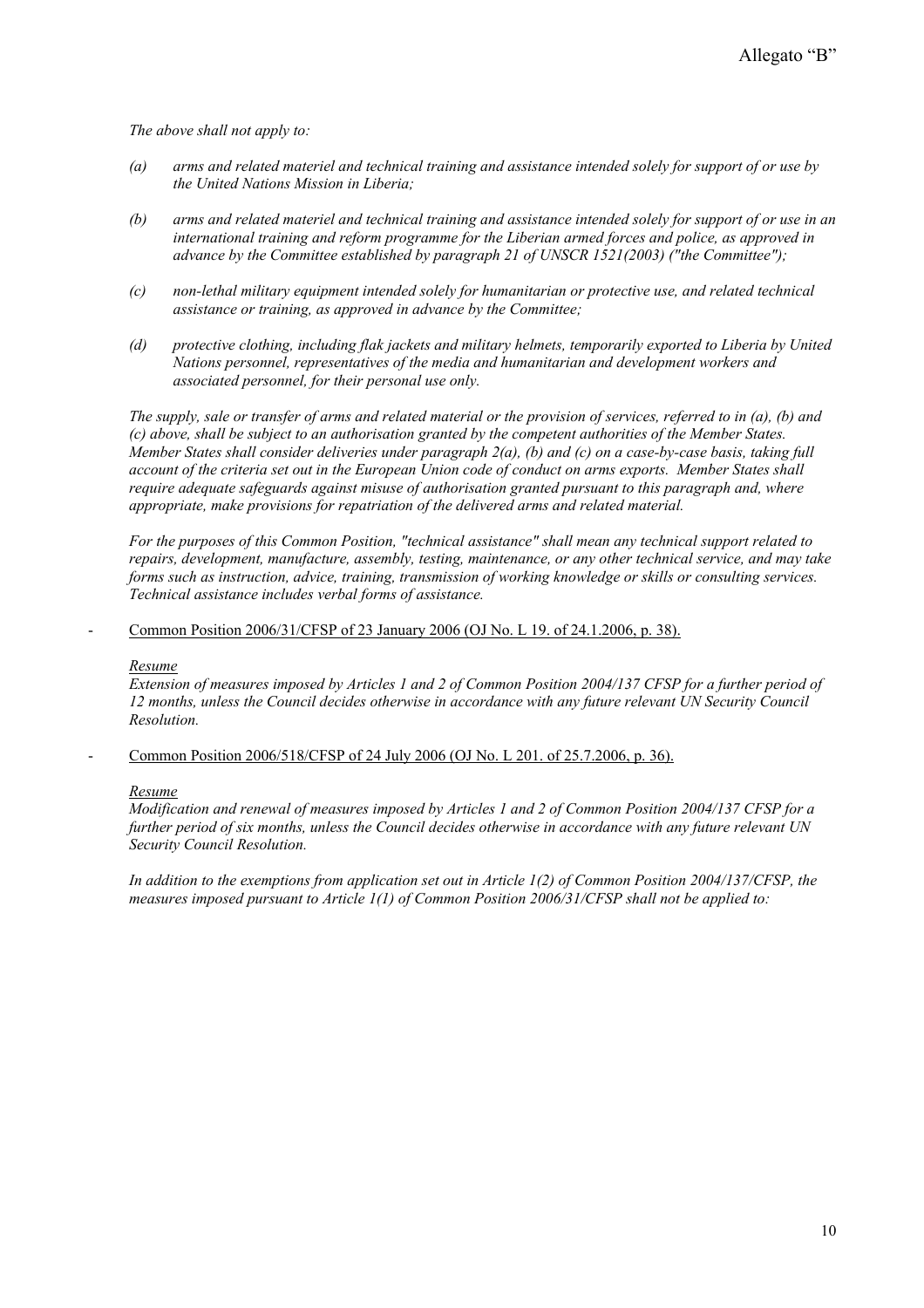- *(a) weapons and ammunition already provided to members of the Special Security Service (SSS) for training purposes and remaining in the custody of the SSS for unencumbered operational use, provided that their transfer to the SSS had been approved in advance by the Committee established by paragraph 21 of UNSC 1521 (2003) ('the Committee'), and technical and financial assistance related to such weapons and ammunition;*
- *(b) weapons and ammunition intended for use by members of the Government of Liberia police and security forces who have been vetted and trained since the inception of the United Nations Mission in Liberia, provided that such supplies have been approved in advance by the Committee, upon a joint request by the Government of Liberia and the exporting State, and technical and financial assistance related to such weapons and ammunition.*

#### - Common Position 2007/93/CFSP of 12 February 2007 (OJ No. L 41 of 12.2.2007, p. 17).

#### *Resume*

*Renewal of measures imposed under Articles 1 and 2 of Common Position 2004/137CFSP until 22 December 2007 and additional exemption for supplies of non-lethal military equipment other than non-lethal weapons and ammunitions, as notified in advance to the Committee established by paragraph 21 of UNSCR 1521 (2003), intended solely for use by members of the Government of Liberia police and security forces who have been vetted and trained since the inception of the United Nations Mission in Liberia in October 2003.* 

Common Position 2008/109/CFSP of 13 February 2008 (OJ No. L 38 of 13.2.2008, p. 26).

### *Resume*

*In the light of the developments in Liberia, the United Nations Security Council adopted on 19 December 2007UNSCR 1792 (2007) renewing the restrictive measures on arms and on travel for a further period of 12 months. All past measures imposed under Articles 1 and 2 of Common Position 2007/93/CFSP are renewed and take effect on the date of the adoption of the Common Position 2008/109/CFSP. It shall be amended or repealed as appropriate, in light of determinations made by the United Nations Security Council.* 

### **SIERRA LEONE9**

### Common Position 98/409/CFSP of 29 June 1998 (OJ No L 187, 01.07.98, p.1).

#### *Resume*

9

*Embargo on the sale or supply of arms and related material of all types, including weapons and ammunition, military vehicles and equipment, paramilitary equipment and spare parts for the aforementioned, in accordance with UNSC Resolution 1171. This embargo shall not apply to the Government of Sierra Leone or to sales or supplies for the sole use of ECOMOG or the United Nations.* 

See UN Security Council Resolutions 1171 (1998) and 1299 (2000), pages 30 and 31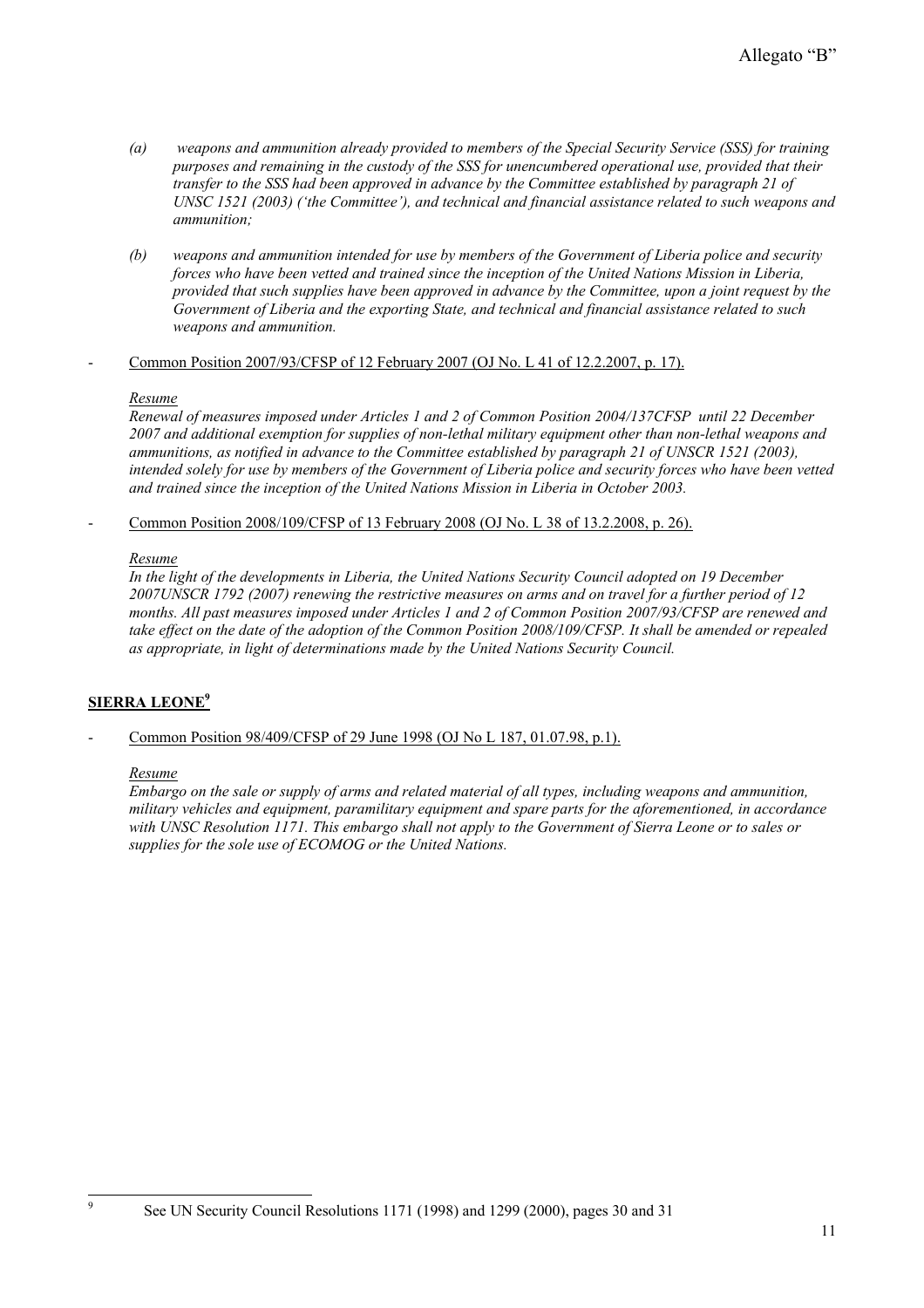# **SOMALIA10**

### Common Position 2002/960/CFSP of 10 December 2002 (OJ No. L 334 of 11.12.2002, p. 1).

#### *Resume*

*Prohibition of the supply or sale of arms and related material of all types including weapons and ammunition, military vehicles and equipment, paramilitary equipment, and spare parts for aforementioned to Somalia by nationals of Member States or from the territories of Member States, whether originating or not in their territories; prohibition of provision to Somalia of technical advice, financial and other assistance and training related to military activities, including in particular technical training and assistance related to the provision, manufacture, maintenance or use of the above items… Prohibitions do not apply to supplies of non-lethal military equipment intended solely for humanitarian or protective use, or for material intended for institutional building programmes of the Union, Community or Member States, including in the field of security, carried out*  within the framework of the Peace and Reconciliation Process, as approved by the Committee established under *UNSCR 751 (1992), nor shall they apply to protective clothing, including flack jackets and military helmets, temporarily exported to Somalia by United National personnel, representatives of the media and humanitarian and development workers and associated personnel for their personal use only.* 

#### - Common Position 2007/94/CFSP of 12 February 2007 (OJ No. L 41 of .13 2.2007, p. 19).

#### *Resume Exemptions for:*

- *(a) the supply or sale of arms and related material of all types and to the direct or indirect supply of technical advice, financial and other assistance and training related to military activities intended solely for the support of or use by the mission as stipulated in paragraph 3 of UNSCR 1725 (2006);*
- *(b) supplies of non-lethal military equipment intended solely for humanitarian or protective use, or of material intended for institution building programmes of the Union, Community or Member States, including in the field of security, carried out within the framework of the Peace and Reconciliation Process, as approved in advance by the Committee established by paragraph 11 of UNSCR 751 (1992), nor shall they apply to protective clothing, including flak jackets and military helmets, temporarily exported to Somalia by United Nations personnel, representatives of the media and humanitarian and development workers and associated personnel for their personal use only.*

 $10<sup>10</sup>$ See UN Security Council Resolutions 733 (1992), 1356 (2001), 1425 (2002), 1725 (2006), 1744 (2007), 1772 (2007), 1801 (2008) and 1811 (2008) pages 31, 32, and 33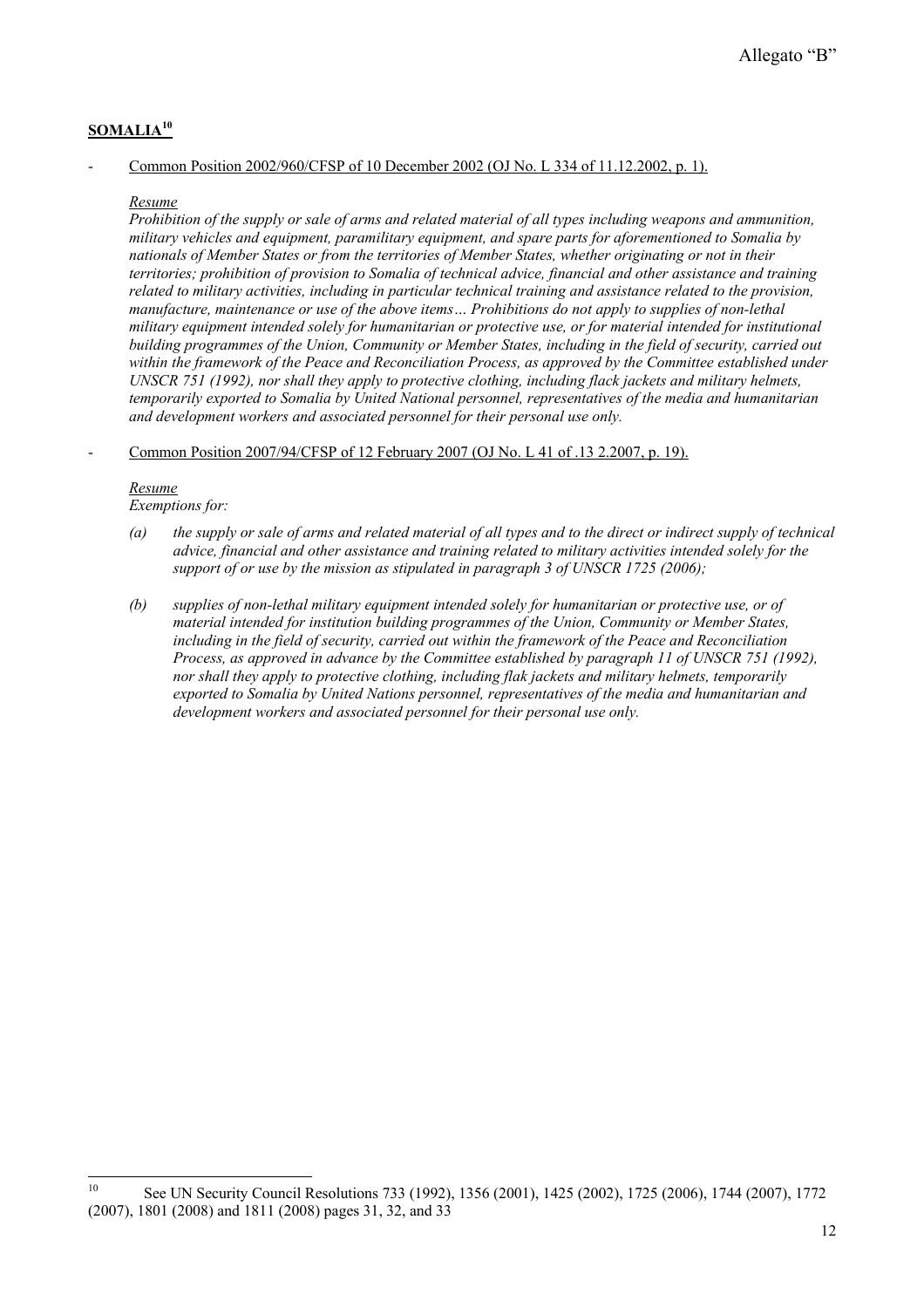- Common Position 2007/391/CFSP of 7 June 2007 (OJ No. L 146 of 8 6.2007, p. 23).

#### *Resume*

*Replacement of paragraph 3 of Article 1 of Common Position 2002/960/CFSP by the following:* 

*"3. Paragraphs 1 and 2 shall not apply to:* 

- *(a) the supply or sale of arms and related materiel of all types and to the direct or indirect supply of technical advice, financial and other assistance and training related to military activities intended solely for the support of or use by the mission as stipulated in paragraph 4 of UNSCR 1744 (2007);*
- *(b) the supply or sale of arms and related materiel of all types and to the direct or indirect supply of technical advice intended solely for the purpose of helping to develop security sector institutions, consistent with the political process set out in paragraphs 1, 2 and 3 of UNSCR 1744 (2007) and in the absence of a negative decision by the Committee established by paragraph 11 of UNSCR 751 (1992) within five working days of receiving the relevant notification;*
- *(c) supplies of non-lethal military equipment intended solely for humanitarian or protective use, or of materiel intended for institution building programmes of the Union, Community or Member States, including in the field of security, carried out within the framework of the Peace and Reconciliation Process, as approved in advance by the Committee established by paragraph 11 of UNSCR 751 (1992), nor shall they apply to protective clothing, including flak jackets and military helmets, temporarily exported to Somalia by United Nations personnel, representatives of the media and humanitarian and development workers and associated personnel for their personal use only."*

## **SUDAN11**

 $11$ 

Common Position 2005/411/CFSP of 30 May 2005 (OJ No. L 139 of 26.11.05, p.25). It repeals Common Position 2004/31/CFSP

#### *Resume*

*Prohibition of the sale, supply, transfer or export of arms and related material of all types including weapons and ammunition, military vehicles and equipment, paramilitary equipment, and spare parts for aforementioned to Sudan by nationals of Member States or using their flag vessels or aircraft, whether originating or not in their territories* 

*Prohibition of sale, supply or transfer of technical assistance, brokering services and other services related to military activities, and to the provision, manufacture, maintenance or use of arms and related materiel of all types, including weapons and ammunition, military vehicles and equipment, paramilitary equipment, and spare parts for the aforementioned, directly or indirectly to any person, entity or body for use in Sudan* 

See UN Security Council Resolutions 1556 (2004) and 1591 (2005), page 34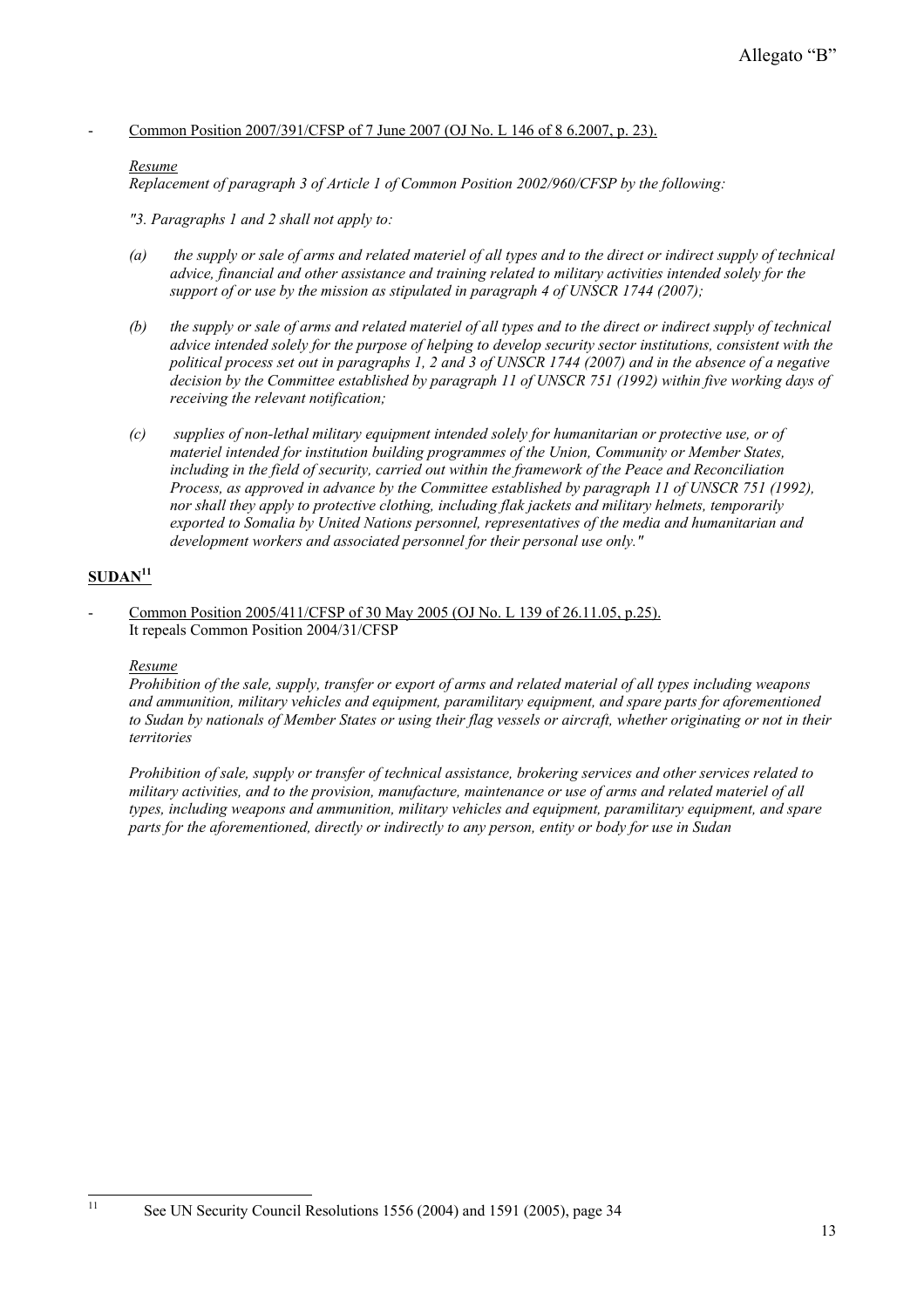*Prohibition to provide financing or financial assistance related to the above* 

*Exceptions for:* 

- *the sale, supply, transfer or export of non-lethal equipment intended for humanitarian, human rights monitoring or protective use, or for institution building programmes of the UN, the African Union, the EU and the Community, or of material intended for EU, UN and African Union crisis management operations;*
- *technical training and assistance to related to such equipment;*
- *the sale, supply, transfer or export of de-mining equipment and material for use in de-mining operations;*
- *assistance and supplies provided in support of implementation of the Comprehensive Peace Agreement*
- *protective clothing, including flak jackets and military helmets, temporarily exported to Sudan by UN personnel, personnel of the EU, the Community or its Member States, representatives of the media and humanitarian and development workers and associated personnel for their personal use only.*

*Deliveries of such equipment to be considered on a case by case basis, taking full account of the criteria of the EU Code of Conduct on Arms Exports. Member States shall require adequate safeguards against misuse of authorisations granted and where appropriate, make provisions for repatriation of the equipment.*

### **UZBEKISTAN**

Common Position 2005/792/CFSP of 14 November 2005 (OJ No. L 299 of 16.11.2005, p. 72).

#### *Resume*

*Prohibition of the sale, supply, transfer or export of arms and related material of all types including weapons and ammunition, military vehicles and equipment, paramilitary equipment, and spare parts for aforementioned to Uzbekistan by nationals of Member States or from the territories of Member States, or using their flag vessels or aircraft whether originating or not in their territories;* 

*Prohibition of provision of technical assistance, brokering services and other services related to military activities and to the provision, manufacture, maintenance or use of arms and related materiel of all types, including weapons and ammunition, military vehicles and equipment, paramilitary equipment and spare parts for the aforementioned, or related equipment which might be used for internal repressed, directly or indirectly to any natural or legal person, entity or body in, or for use in Uzbekistan.* 

### *Prohibitions do not apply to*

- *(i) the sale, supply, transfer or export of non-lethal military equipment intended solely for humanitarian or protective use, or for institution-building programmes of the UN, the EU and the Community, or for EU and UN crisis management operations;*
- *(ii) the supply, transfer, or export of arms and equipment for the forces in Uzbekistan of contributors to the International Security Assistance Force (ISAF) and "Operation Enduring Freedom" (OEF);*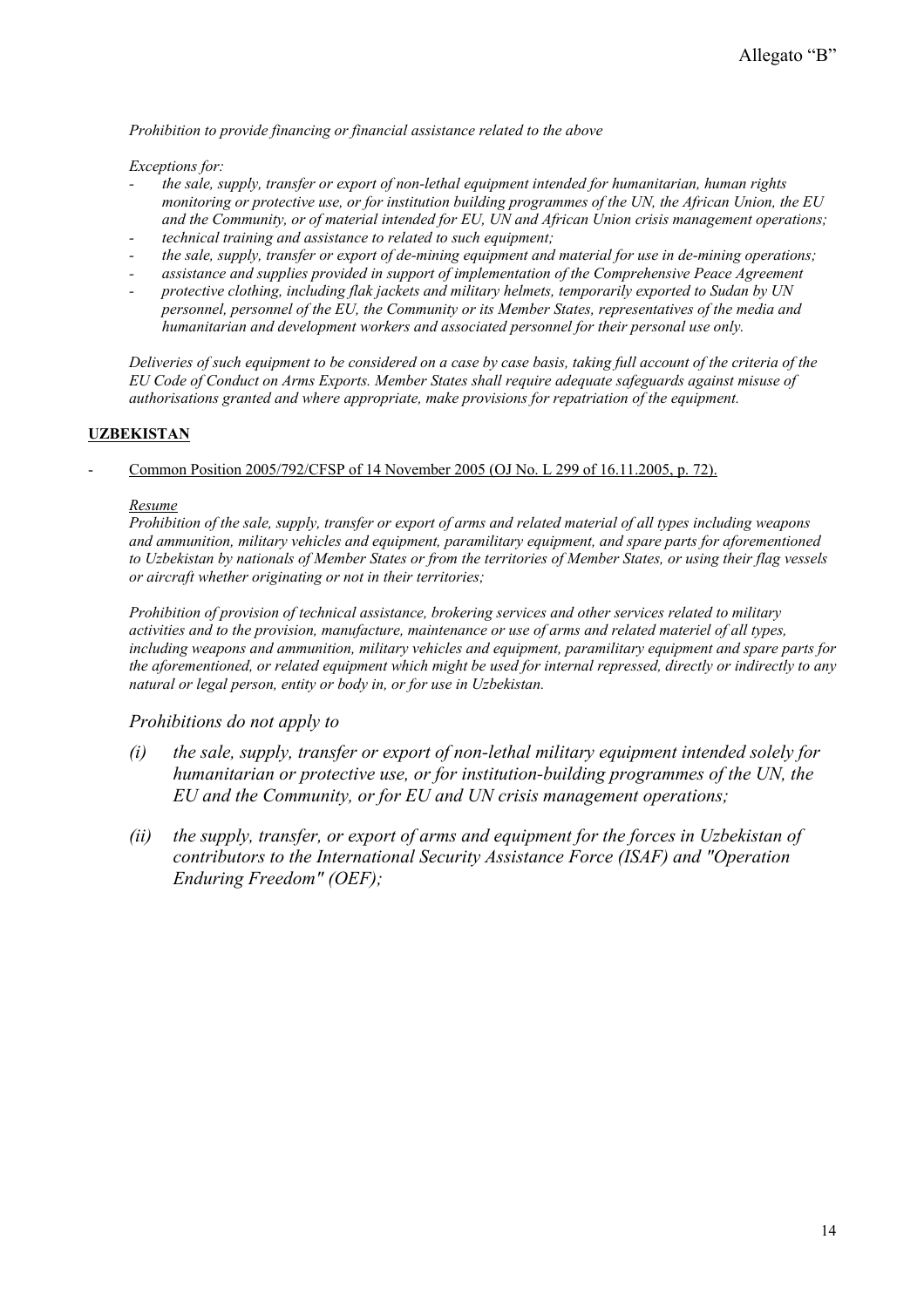- *(iii) the sale, supply, transfer or export of equipment which might be used for internal repression, intended solely for humanitarian or protective use;*
- *(iv) the provision of financing, financial assistance or technical assistance related to equipment referred to at (i), (ii) and (iii), on condition that such exports and assistance have been approved in advance by the relevant competent authority,*

*Nor do prohibitions apply to protective clothing, including flak jackets and military helmets, temporarily exported to Uzbekistan by United Nations personnel, personnel of the EU, the Community or its Member States, representatives of the media and humanitarian and development workers and associated personnel for their personal use only.* 

### - Common Position 2006/787/CFSP of 13 November 2006 (OJ No. L 318 of 17.11.2006, p. 43).

### *Resume*

*Extension of the measures set out in Articles 1 and 2 of Common Position 2005/792/CFSP for a period of 12 months.* 

Common Position 2007/734/CFSP of 13 November 2007, OJ No. L 295 of 14.11.2007, p. 34).

#### *Resume*

*Extension of the measures set out in Articles 1 and 2 of Common Position 2005/792/CFSP for a period of 12 months.* 

Common Position 2008/843/CFSP of 10 November 2008, OJ No. L 300 of 11.11.2008, p. 55).

#### *Resume*

*Extension of Common Position 2007/734/CFSP until 13 November 2009(and repeal of Articles 3 and 4 of and Annex II to Common Position 2007/734/CFSP).* 

### **ZIMBABWE**

- Common Position 2002/145/CFSP of 18 February 2002 (OJ No. L 50 of 21.2.2002, p. 1).

#### *Resume*

*Prohibition of the supply or sale of arms and related material of all types including weapons and ammunition, military vehicles and equipment, paramilitary equipment, and spare parts for aforementioned to Zimbabwe by nationals of Member States or from the territories of Member States, whether originating or not in their territories; prohibition of provision to Zimbabwe of technical training or assistance related to the provision, manufacture, maintenance or use of the above items. Prohibitions do not apply to supplies of non-lethal military equipment intended solely for humanitarian or protective use, and related technical assistance or training, nor shall they apply to protective clothing, including flack jackets and military helmets, temporarily exported to Zimbabwe by United National personnel, representatives of the media and humanitarian and development workers and associated personnel for their personal use only.*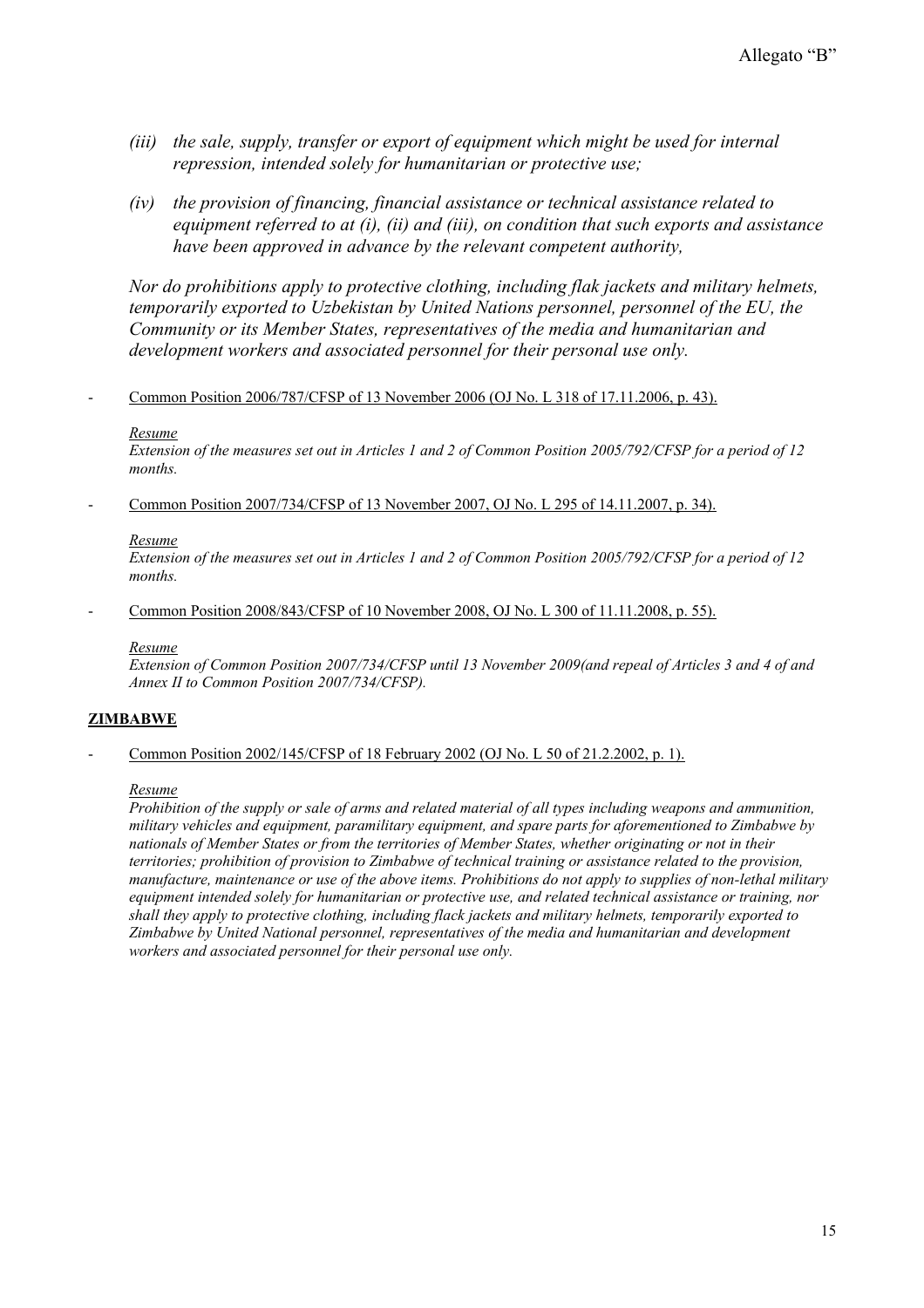Common Position 2003/115/CFSP of 18 February 2003 (OJ No. L 46 of 20.2.2003, p. 30).

#### *Resume*

*Extension of Common Position 2002/145/CFSP until 20 February 2004.* 

- Common Position 2004/161/CFSP of 19 February 2004 (OJ No. L 50 of 20.2.2004, p. 66).

#### *Resume*

*Renewal of restrictive measures against Zimbabwe for a further twelve-month period* 

- Common Position 2005/146/CFSP of 21 February 2005 (OJ No. L 49 of 22.2.2005, p. 30).

#### *Resume*

*Extension of restrictive measures against Zimbabwe until 20 February 2006* 

Common Position 2006/51/CFSP of 30 January 2006 (OJ No. L 26 of 31.1.2006, p. 28).

#### *Resume*

*Renewal of restrictive measures against Zimbabwe until 20 February 2007* 

Common Position 2007/120/CFSP of 19 February 2007 (OJ No. L 51 of 20.2.2007, p. 25).

*Resume Renewal of restrictive measures against Zimbabwe until 20 February 2008* 

Common Position 2008/135/CFSP of 19 February 2008 (OJ No. L 43 of 19.2.2008, p. 39).

### *Resume*

*Renewal of restrictive measures against Zimbabwe until 20 February 2009* 

*-* Common Position 2009/68/CFSP of 26 January 2009 (OJ No. L 23 of 27.1.2009, p.43).

### *Resume*

*Renewal of restrictive measures against Zimbabwe until 20 February 2010*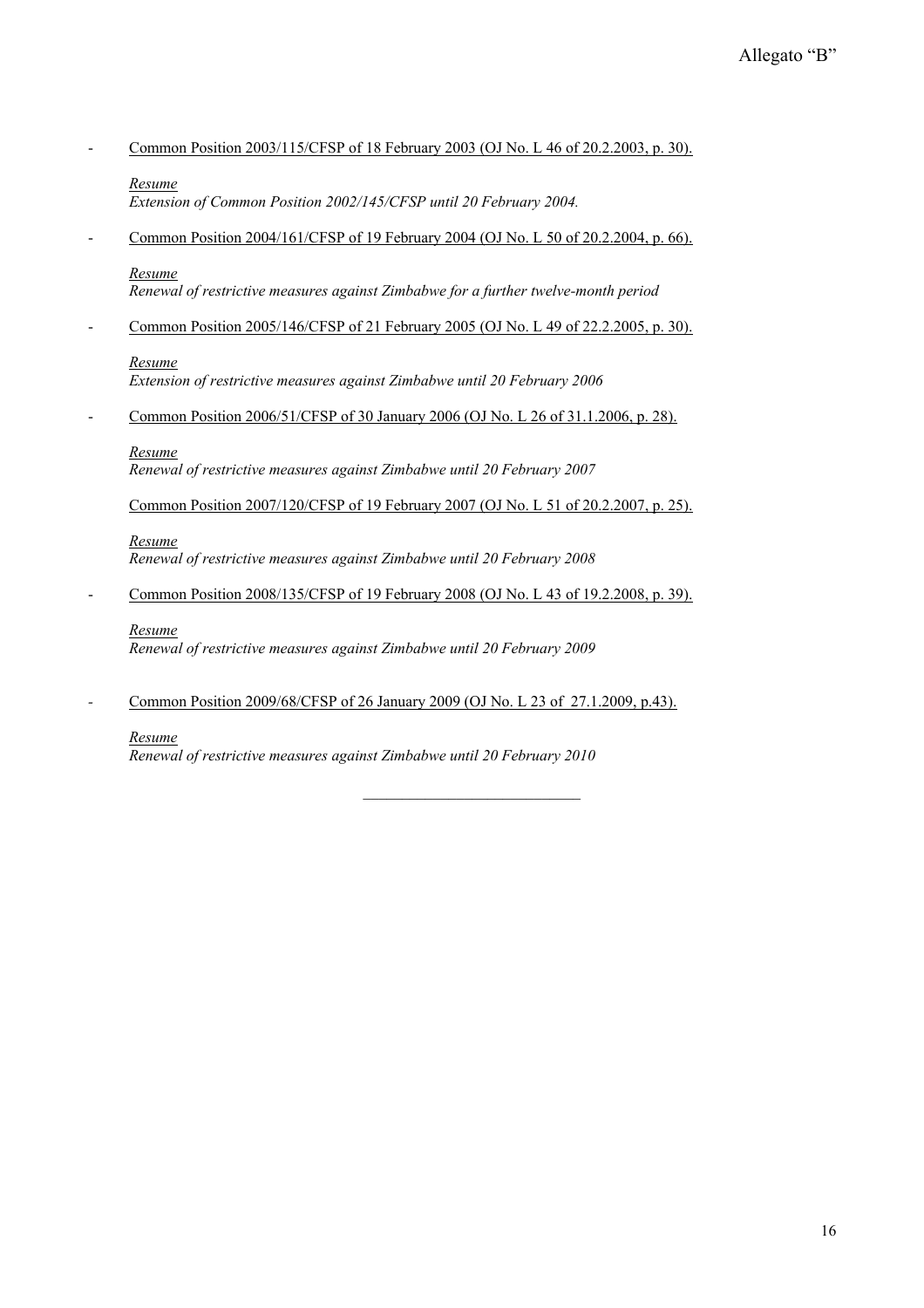# **C. LIST OF UNITED NATIONS SECURITY COUNCIL EMBARGOES ON ARMS EXPORTS**

## **(i) Miscellaneous**

**Direct or indirect supply, etc. to Usama bin Laden, members of Al-Qaida and the Taliban and other individuals, groups, undertakings and entities associated with them** 

### **(ii) List of countries subject to embargoes**

**ARMENIA**(1) **AZERBAIJAN(1) COTE D'IVOIRE DEMOCRATIC PEOPLE'S REPUBLIC OF KOREA DEMOCRATIC REPUBLIC OF CONGO IRAN IRAQ LEBANON LIBERIA SIERRA LEONE SOMALIA SUDAN** 

 $(1)$ Non-mandatory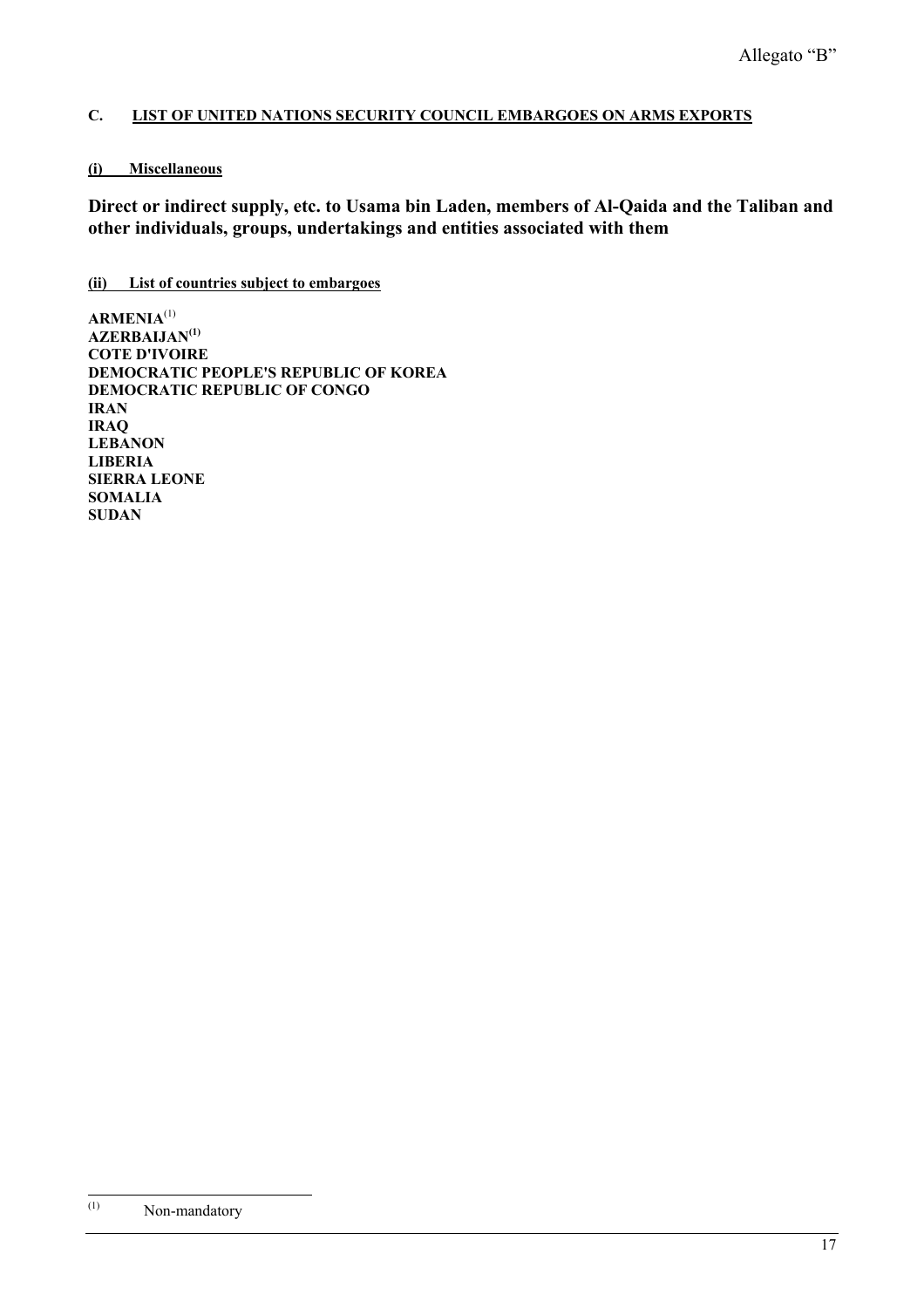### **D. DETAILS OF EMBARGOES**

# **(i) Miscellaneous**

*Prohibition to supply arms and ammunition to Usama bin Laden, members of Al-Qaida and the Taliban and other individuals, groups, undertakings and entities associated with them.* 

UN Security Council Resolution 1390 (16 January 2002)

Op. Paragraph 2:

"2. *Decides* that all States shall take the following measures with respect to Usama bin Laden, members of the Al-Qaida organization and the Taliban and other individuals, groups, undertakings and entities associated with them, as referred to in the list created pursuant to resolutions 1267 (1999) and 1333 (2000) to be updated regularly by the Committee established pursuant to resolution 1267 (1999)...;

(c) Prevent the direct or indirect supply, sale and transfer to these individuals, groups, undertakings and entities from their territories or by their national outside their territories, or using their flag vessels or aircraft, of arms and related materiel of all types including weapons and ammunition, military vehicles and equipment, paramilitary equipment, and spare parts for the aforementioned and technical advice, assistance or training related to military activities;"

# **Countries**

## **ARMENIA**(1)

*Urging of States to refrain from the supply of any weapons and munitions.*

UN Security Council Resolution 853 (29 July 1993)

Op. Paragraph 10:

"Urges States to refrain from the supply of any weapons and munitions which might lead to an intensification of the conflict or the continued occupation of territory;".

### **AZERBAIJAN(1)**

*Urging of States to refrain from the supply of any weapons and munitions.*

UN Security Council Resolution 853 (29 July 1993)

Op. Paragraph 10:

"Urges States to refrain from the supply of any weapons and munitions which might lead to an intensification of the conflict or the continued occupation of territory;".

 $(1)$ Non-mandatory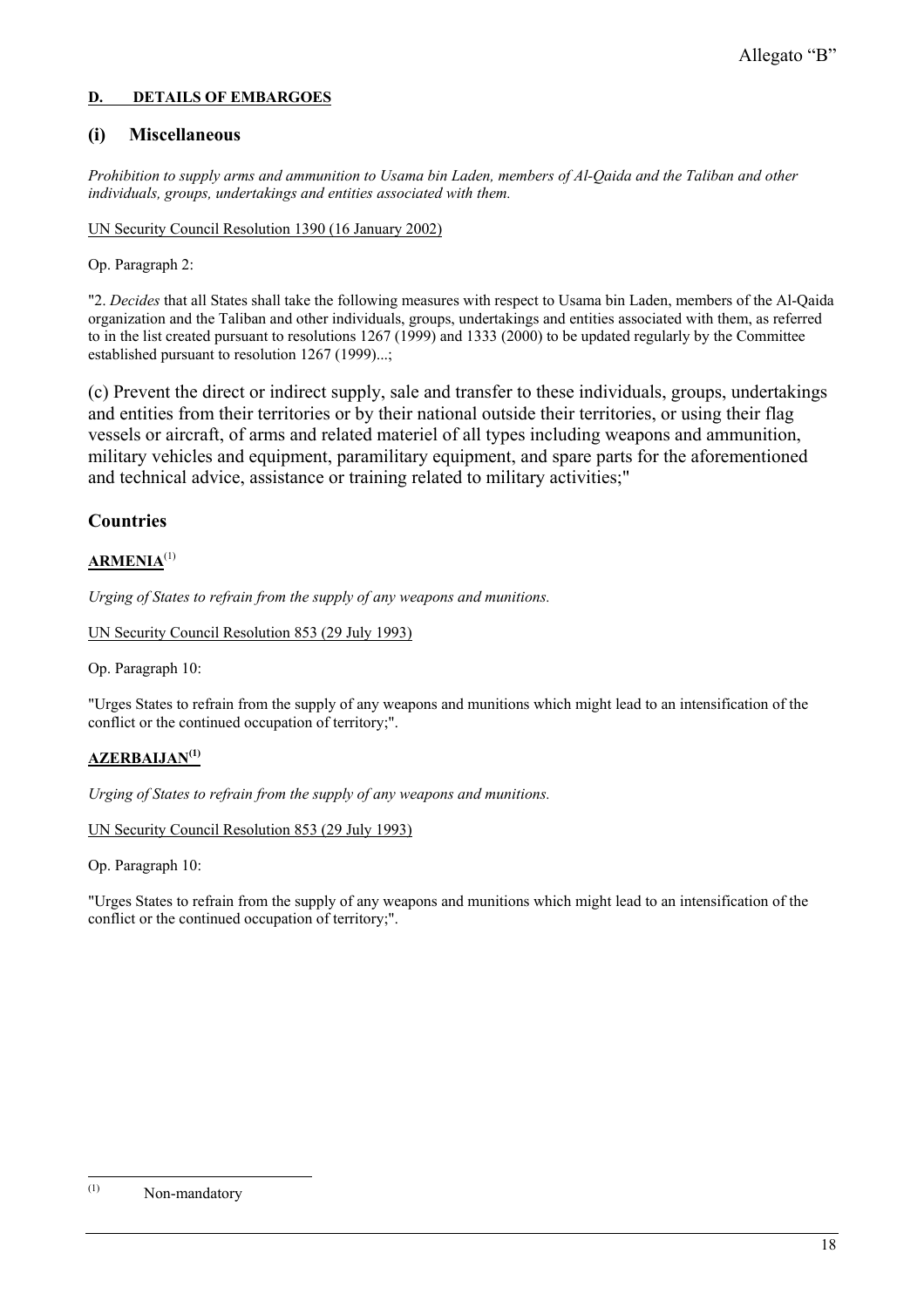# **COTE D'IVOIRE**

*Prevention of sale or supply of arms and related materiel to Côte d'Ivoire*

UN Security Council Resolution 1572 (15 November 2004)

Op. Paragraphs 7 and 8:

"7. *Decides* that all States shall, for a period of thirteen months from the date of adoption of this resolution, take the necessary measures to prevent the direct or indirect supply, sale or transfer to Côte d'Ivoire, from their territories or by their nationals, or using their flag vessels or aircraft, of arms or any related materiel, in particular military aircraft and equipment, whether or not originating in their territories, as well as the provision of any assistance, advice or training related to military activities;

8. *Decides* that the measures imposed by paragraph 7 above shall not apply to:

(a) supplies and technical assistance intended solely for the support of or use by UNOCI and the French forces who support them,

(b) supplies of non-lethal military equipment intended solely for humanitarian or protective use, and related technical assistance and training, as approved in advance by the Committee established by paragraph 14

(c) supplies of protective clothing, including flak jackets and military helmets, temporarily exported to Côte d'Ivoire by United Nations personnel, representatives of the media and humanitarian and development workers and associated personnel, for their personal use only, …

(e) supplies of arms and related materiel and technical training and assistance intended solely for support of or use in the process of restructuring defence and security forces pursuant to paragraph 3, subparagraph (f) of the Linas-Marcoussis Agreement.."

*Renewal of provisions on prevention of sale or supply of arms and related materiel to Côte d'Ivoire until 15 December 2006*

UN Security Council Resolution 1643 (15 December 2005)

Op. Paragraph 1:

"1. *Decides* to renew until 15 December 2006 the provisions of paragraphs 7 to 12 of resolution 1572 (2004);"

#### UN Security Council Resolution 1727 (15 December 2006)

Op. Paragraph 1:

"1. *Decides* to renew until 31 October 2007 the provisions of paragraphs 7 to 12 of resolution 1572 (2004), and of paragraph 6 of resolution 1643 (2005);"

#### UN Security Council Resolution 1782 (29 October 2007)

Op. Paragraph 1:

"1. Decides to renew until 31 October 2008 the provisions of paragraphs 7 to 12 of resolution 1572 (2004) and of paragraph 6 of resolution 1643 (2005);"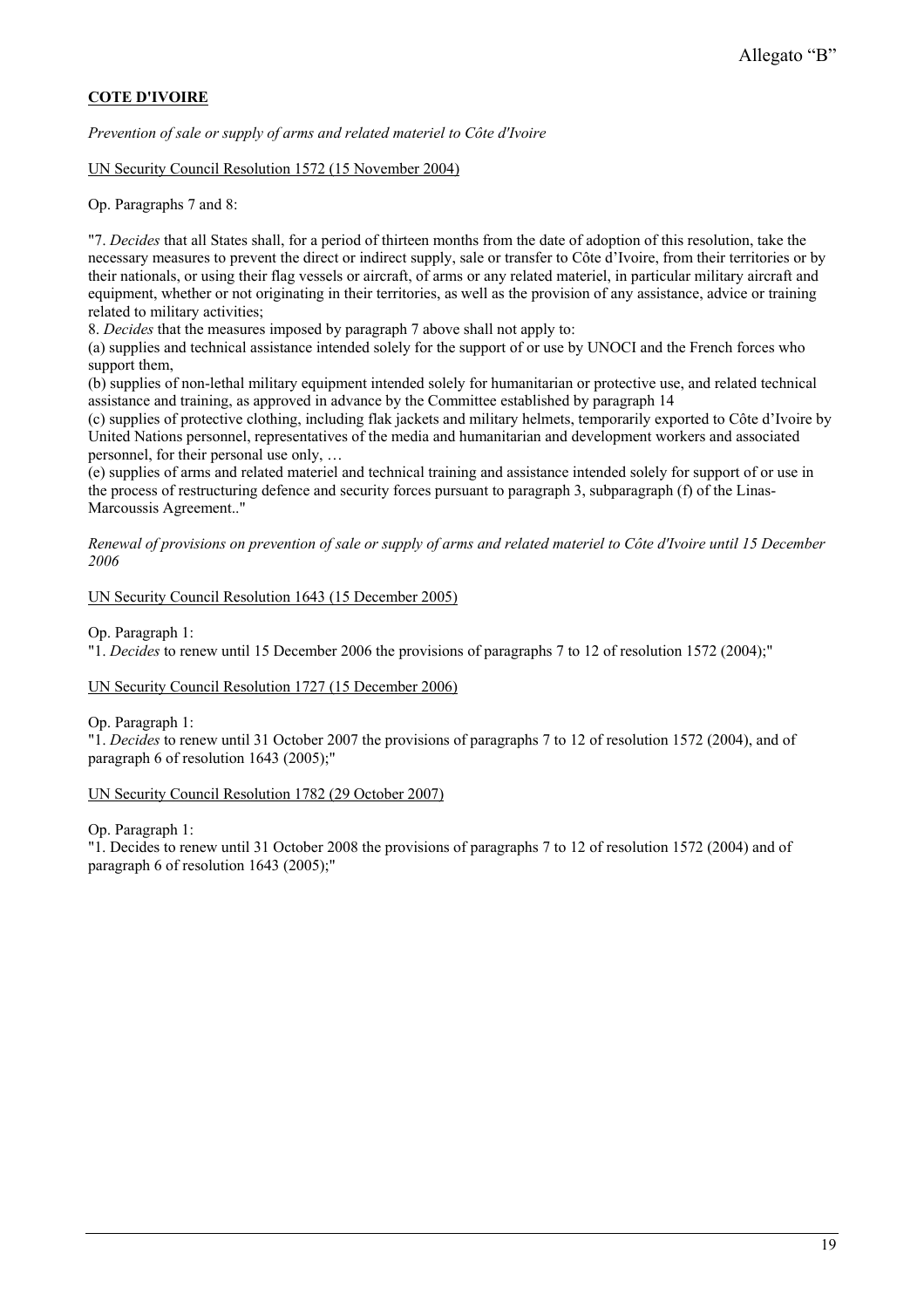### UN Security Council Resolution 1842 (29 October 2008)

Op. Paragraph 1:

"1. Decides to renew until 31 October 2009 the measures on arms and the financial and travel measures imposed by paragraphs 7 to 12 of resolution 1572 (2004) and the measures preventing the importation by any State of all rough diamonds from Côte d'Ivoire imposed by paragraph 6 of resolution 1643 (2005);"

### **DEMOCRATIC PEOPLE'S REPUBLIC OF KOREA**

*Prevention of sale or supply of arms and related materiel to DPRK*

#### UN Security Council Resolution 1718 (14 October 2006)

Op. Paragraph 8:

"8. *Decides* that:

(a) All Member States shall prevent the direct or indirect supply, sale or transfer to the DPRK, through their territories or by their nationals, or using their flag vessels or aircraft, and whether or not originating in their territories, of:

(i) Any battle tanks, armoured combat vehicles, large calibre artillery systems, combat aircraft, attack helicopters, warships, missiles or missile systems as defined for the purpose of the United Nations Register on Conventional Arms, or related materiel including spare parts, or items as determined by the Security Council or the Committee established by paragraph 12 below (the Committee);

(ii) All items, materials, equipment, goods and technology as set out in the lists in documents S/2006/814 and S/2006/815, unless within 14 days of adoption of this resolution the Committee has amended or completed their provisions also taking into account the list in document S/2006/816, as well as other items, materials, equipment, goods and technology, determined by the Security Council or the Committee, which could contribute to DPRK's nuclearrelated, ballistic missile-related or other weapons of mass destruction-related programmes;

… All Member States shall prevent any transfers to the DPRK by their nationals or from their territories, or from the DPRK by its nationals or from its territory, of technical training, advice, services or assistance related to the provision, manufacture, maintenance or use of the items in subparagraphs (a) (i) and (a) (ii) above;..."

### **DEMOCRATIC REPUBLIC OF CONGO**

*Prohibition of all sale or supply of any commodities or products, including weapons or any other military equipment.* 

#### UN Security Council Resolution 1493 (28 July 2003)

Op. Paragraphs 20 and 21 :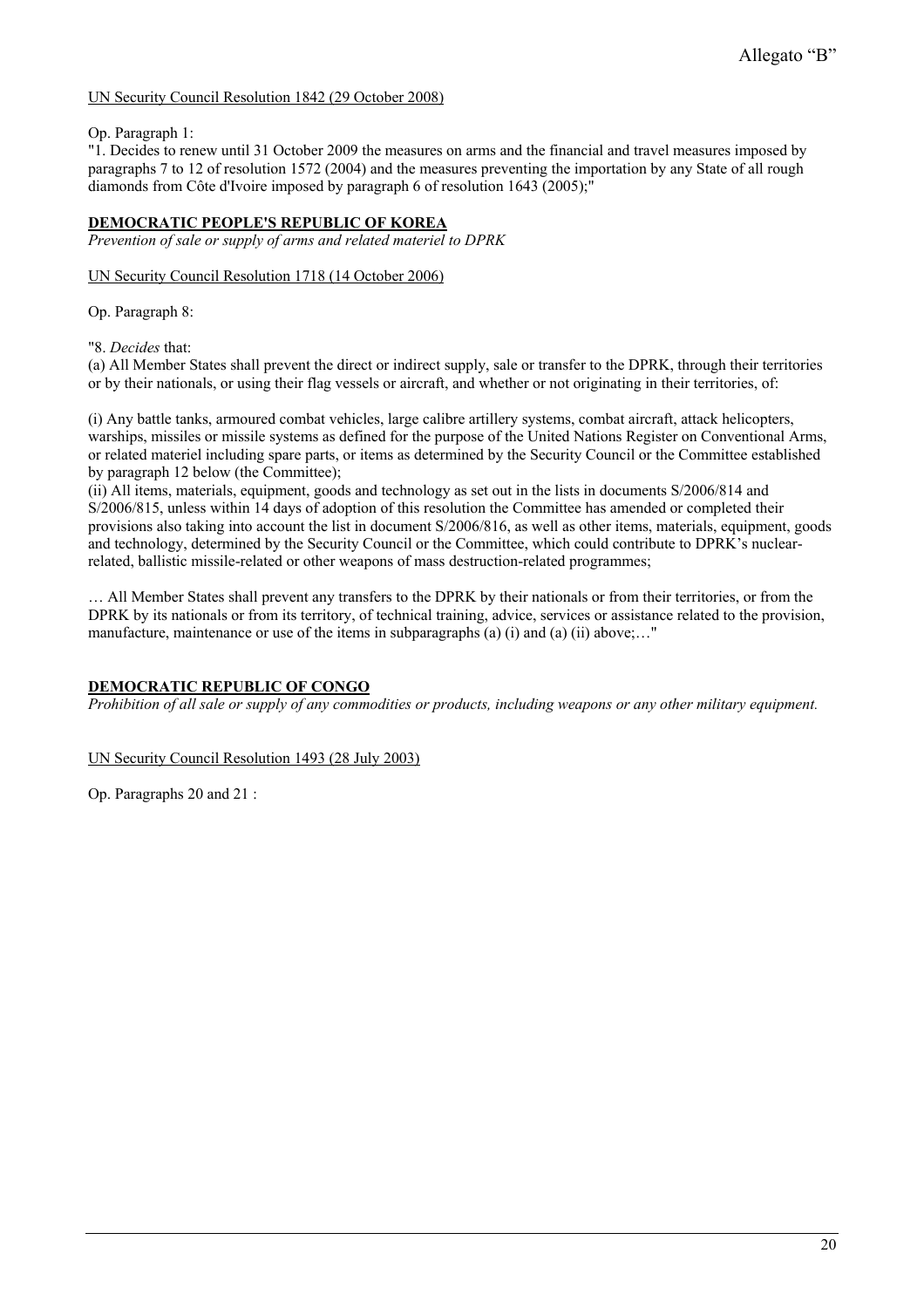"20. *Decides* that all States, including the Democratic Republic of the Congo, shall, for an initial period of 12 months from the adoption of this resolution, take the necessary measures to prevent the direct or indirect supply, sale or transfer, from their territories or by their nationals or using their flag vessels or aircraft, of arms and any related materiel, and the provision of any assistance, advice or training related to military activities, to all foreign and Congolese armed groups and militias operating in the territory on North and South Kivu and of Ituri, and to groups not party to the Global and All-inclusive agreement, in the Democratic Republic of the Congo;

21. *Decides* that the measures imposed by paragraph 20 above shall not apply to:

- supplies to MONUC, the Interim Emergency Multinational Force deployed in Bunia and the integrated Congolese national army and police forces;
- supplies of non-lethal military equipment intended solely for humanitarian or protective use, and related technical assistance and training as notified in advance to the Secretary-General through its Special Representative;"

*Reaffirmation of operative paragraph 20 of Resolution 1493, and stipulation of additional exceptions* 

UN Security Council Resolution 1596 (18 April 2005)

Op. Paragraphs 1, 2 and 4 :

"1. *Reaffirms* the measures established by paragraph 20 of resolution 1493,dated 28 July 2003, and extended until 31 July 2005 by resolution 1552, dated 27 July 2004, decides that these measures shall from now on apply to any recipient in the territory of the Democratic Republic of the Congo, and reiterates that assistance includes financing and financial assistance related to military activities;

2. *Decides* that the measures above shall not apply to:

(a) Supplies of arms and related materiel or technical training and assistance intended solely for support of or use by units of the army and police of the Democratic Republic of the Congo, provided that the said units:

– have completed the process of their integration, or

– operate under the command, respectively, of the état-major intégré of the Armed Forces or of the National Police of the Democratic Republic of the Congo, or

– are in the process of their integration, in the territory of the Democratic Republic of the Congo outside the provinces of North and South Kivu and the Ituri district,

(b) Supplies of arms and related materiel as well as technical training and assistance intended solely for support of or use by the United Nations Organization Mission in the Democratic Republic of the Congo (MONUC),

(c) Supplies of non-lethal military equipment intended solely for humanitarian or protective use, and related technical assistance and training, as notified in advance to the Committee in accordance with paragraph 8 (e) of resolution 1533; ….

4. *Decides* that all future authorized shipments of arms and related materiel

consistent with such exemptions noted in paragraph 2 (a) above shall only be made

to receiving sites as designated by the Government of National Unity and Transition, in coordination with MONUC, and notified in advance to the Committee;"

*New exemption for technical training and assistance for police and army units in DRC in the provinces of North and South Kivu and the Ituri district.*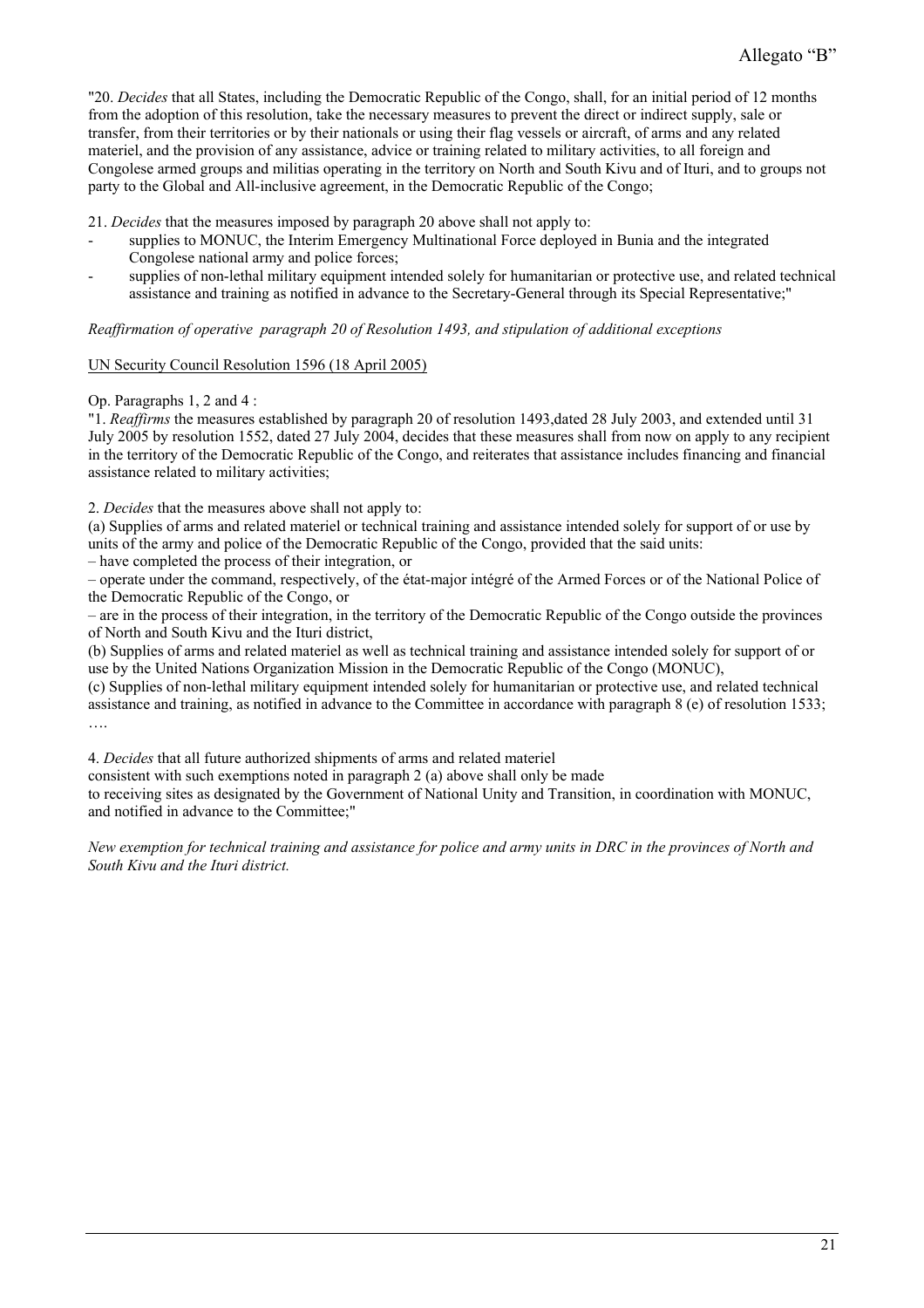## UN Security Council Resolution 1771 (10 August 2007)

Op. paragraphs 1, 2, 3 and 4

"1. *Decides* to renew until 15 February 2008 the measures on arms imposed by paragraph 20 of resolution 1493 as amended and expanded by paragraph 1 of resolution 1596;

2. *Reaffirms* paragraph 21 of resolution 1493 and paragraph 2 of resolution 1596, and recalls in particular that the measures referred to in paragraph 1 above shall not apply to supplies of arms and related materiel or technical training and assistance intended solely for support of or use by units of the army and police of the Democratic Republic of the Congo, provided that the said units: (a) Have completed the process of their integration, or

(b) Operate under the command, respectively, of the état-major intégré of the Armed Forces or of the National Police of the Democratic Republic of the Congo, or

(c) Are in the process of their integration, in the territory of the Democratic Republic of the Congo outside the provinces of North and South Kivu and the Ituri district;

3. *Decides* further that the measures referred to in paragraph 1 above shall not apply to technical training and assistance agreed to by the Government and intended solely for support of units of the army and police of the Democratic Republic of the Congo that are in the process of their integration in the provinces of North and South Kivu and the Ituri district;

4. *Decides* that the conditions specified in paragraph 4 of resolution 1596, as now applied to the Government, shall apply to supplies of arms and related materiel as well as technical training and assistance which are consistent with such exemptions noted in paragraph 2 and 3 above and notes in this regard that States have an obligation to notify such supplies in advance to the Committee referred to in paragraph 7;…"

### UN Security Council Resolution 1779 (15 February 2008)

"1. *Decides* to extend until 31 March 2008 the measures on arms imposed by paragraph 20 of resolution 1493 (2003) as amended and expanded by paragraph 1 of resolution 1596 (2005);

2. *Decides* to extend, for the period specified in paragraph 1 above, the measures on transport imposed by paragraphs 6, 7 and 10 of resolution 1596;

3. *Decides* to extend, for the period specified in paragraph 1 above, the financial and travel measures imposed by paragraphs 13 and 15 of resolution 1596, paragraph 2 of resolution 1649 (2005), and paragraph 13 of resolution 1698 (2006);

4. Decides to extend, for the period specified in paragraph 1 above, the mandate of the Group of Experts referred to in paragraph 9 of resolution 1771;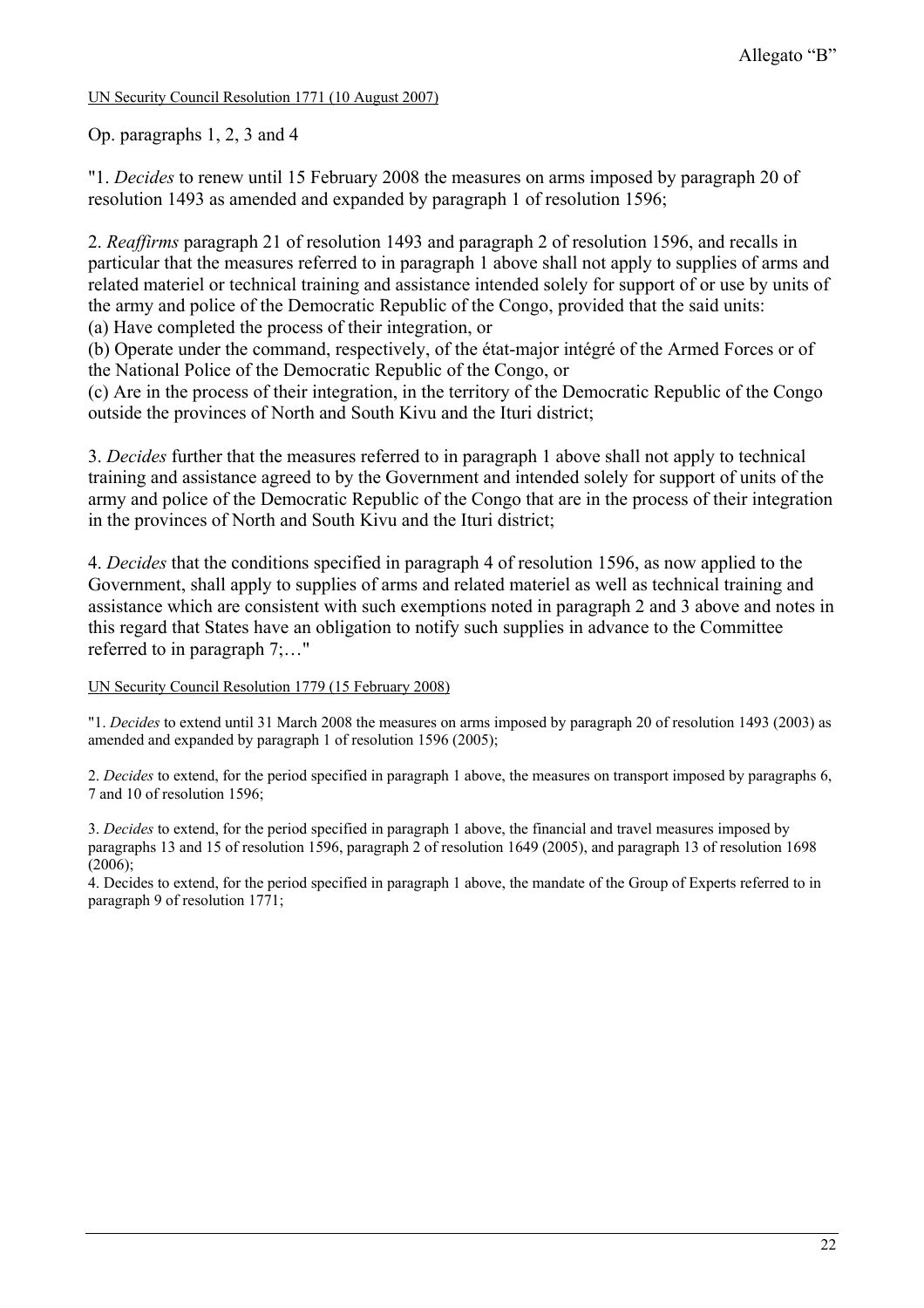### UN Security Council Resolution 1807 (31 March 2008)

"1. Decides, for a further period ending on 31 December 2008, that all States shall take the necessary measures to prevent the direct or indirect supply, sale or transfer, from their territories or by their nationals, or using their flag vessels or aircraft, of arms and any related materiel, and the provision of any assistance, advice or training related to military activities, including financing and financial assistance, to all non-governmental entities and individuals operating in the territory of the Democratic Republic of the Congo;

2. Decides that the measures on arms, previously imposed by paragraph 20 of resolution 1493 and paragraph 1 of resolution 1596, as renewed in paragraph 1 above, shall no longer apply to the supply, sale or transfer of arms and related materiel, and the provision of any assistance, advice or training related to military activities to the Government of the Democratic Republic of the Congo;

3. Decides that the measures in paragraph 1 above shall not apply to:

(a) Supplies of arms and related materiel as well as technical training and assistance intended solely for support of or use by the United Nations Organization Mission in the Democratic Republic of the Congo (MONUC); (b) Protective clothing, including flack jackets and military helmets, temporarily exported to the Democratic Republic

of the Congo by United Nations personnel, representatives of the media and humanitarian and development workers and associated personnel, for their personal use only;

(c) Other supplies of non-lethal military equipment intended solely for humanitarian or protective use, and related technical assistance and training, as notified in advance to the Committee in accordance with paragraph 5 below;

4. Decides to terminate the obligations set out in paragraph 4 of resolution 1596 and paragraph 4 of resolution 1771; 5. Decides, for the period referred to in paragraph 1 above, that all States shall notify in advance to the Committee any shipment of arms and related materiel for the Democratic Republic of the Congo, or any provision of assistance, advice or training related to military activities in the Democratic Republic of the Congo, except those referred to in subparagraphs (a) and (b) of paragraph 3 above, and stresses the importance that such notifications contain all relevant information, including, where appropriate, the end-user, the proposed date of delivery and the itinerary of shipments;

#### UN Security Council Resolution 1857 (22 December 2008)

"1. *Decides* to renew until 30 November 2009 the measures on arms imposed by paragraph 1 of resolution 1807 (2008) and *reaffirms* the provisions of paragraphs 2, 3 and 5 of that resolution;"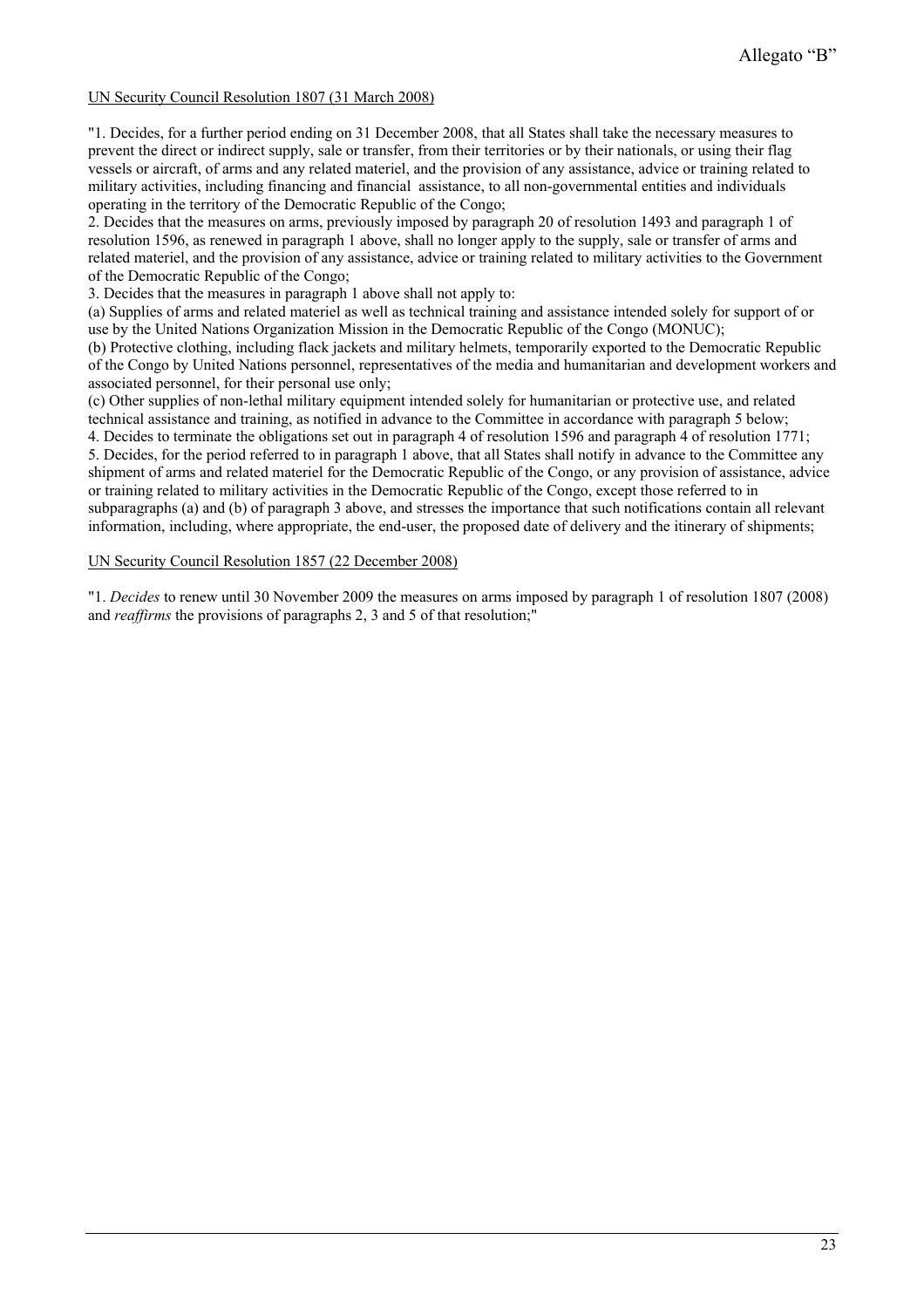# **IRAN**

*Prohibition of all sale or supply of any commodities or products, including weapons or any other military equipment.*

UN Security Council Resolution 1747 (24 March 2007)

Op. Paragraph 6:

"6. Calls upon all States to exercise vigilance and restraint in the supply, sale or transfer directly or indirectly from their territories or by their nationals or using their flag vessels or aircraft of any battle tanks, armoured combat vehicles, large calibre artillery systems, combat aircraft, attack helicopters, warships, missiles or missile systems as defined for the purpose of the United Nations Register on Conventional Arms to Iran, and in the provision to Iran of any technical assistance or training, financial assistance, investment, brokering or other services, and the transfer of financial resources or services, related to the supply, sale, transfer, manufacture or use of such items in order to prevent a destabilizing accumulation of arms;"

# **IRAQ**

*Prohibition of all sale or supply of any commodities or products, including weapons or any other military equipment.*

UN Security Council Resolution 661 (6 August 1990)

Op. Paragraph 3 :

"*decides* that all States shall prevent :

... (c) The sale or supply by their nationals or from their territories or using their flag vessels of any commodities or products, including weapons or any other military equipment, whether or not originating in their territories but not including supplies intended strictly for medical purposes, and, in humanitarian circumstances, foodstuffs, to any person or body in Iraq or Kuwait or to any person or body for the purposes of any business carried on in or operated from Iraq or Kuwait, and any activities by their nationals or in their territories which promote or are calculated to promote such sale or supply of such commodities or products.".

*Exception to arms embargo for arms and related material required by 'the Authority' to serve the purposes of Security Council Resolution 1483 (2003) and other related Security Council Resolutions.*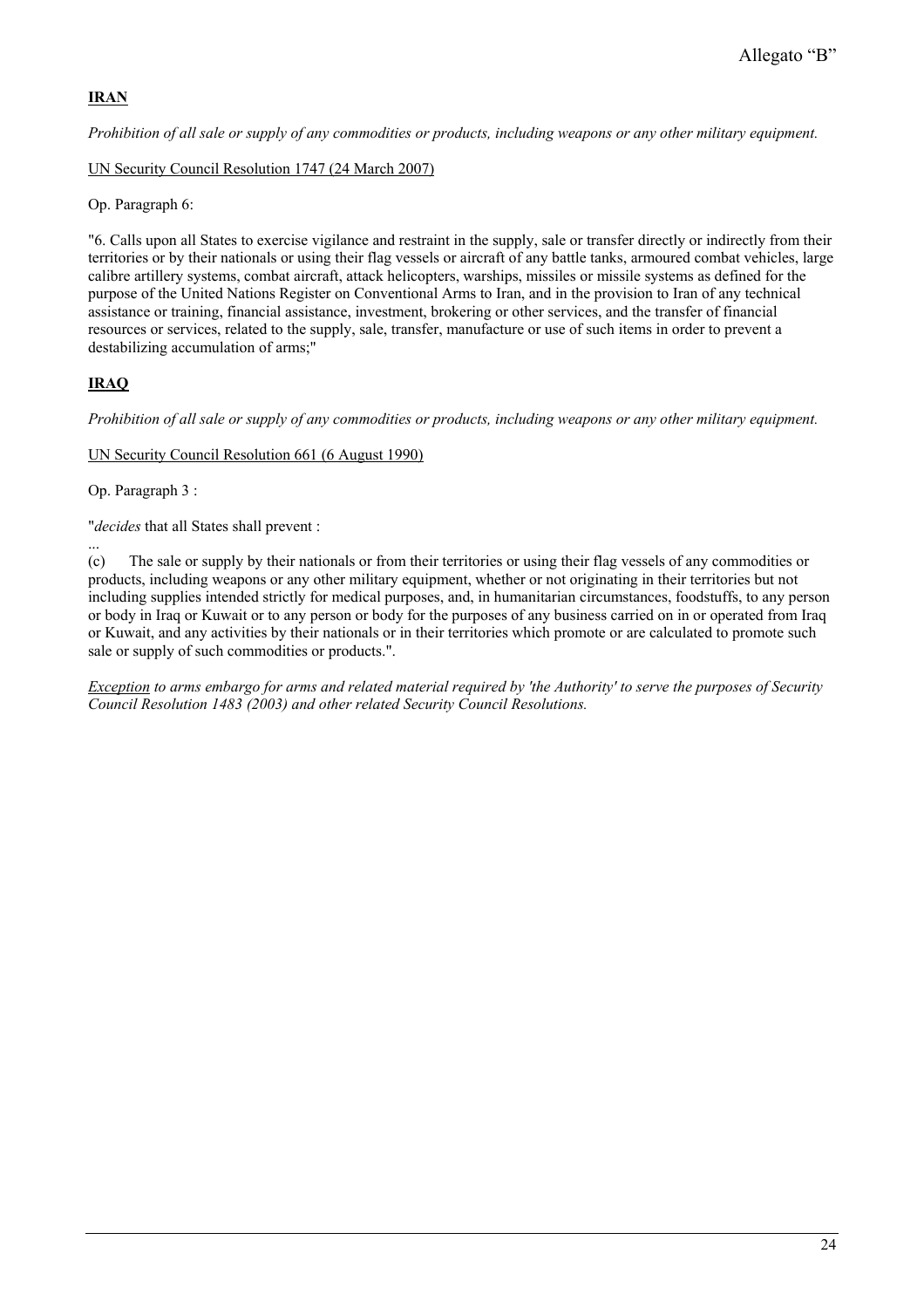### UN Security Council Resolution 1483 (22 May 2003)

### Op. Paragraph 10:

"10. *Decides,* that with the exception of prohibitions related to the sale or supply to Iraq of arms and related materiel other than those arms and related materiel required by the Authority to serve the purposes of this and other related resolutions, all prohibitions related to trade with Iraq…shall no longer apply;"

*Exemption from arms embargo for arms and related material required by the Government of Iraq or the multinational force to serve the purposes of Resolution 1546 (2004)* 

### UN Security Council Resolution 1546 (8 June 2004)

Op. Paragraph 21:

"21. *Decides* that the prohibitions related to the sale or supply to Iraq of arms and related materiel under previous resolutions shall not apply to arms or related materiel required by the Government of Iraq or the multinational force to serve the purposes of this resolution, stresses the importance for all States to abide strictly by them, and notes the significance of Iraq's neighbours in this regard; and call upon the Government of Iraq and the multinational force each to ensure that appropriate implementation procedures are in place;"

# **LEBANON**

*Prevention of sale or supply of arms and related materiel to any entity or individual in Lebanon*

### UN Security Council Resolution 1701 (11 August 2006)

Op. Paragraph 15:

"15. *Decides* further that all States shall take the necessary measures to prevent, by their nationals or from their territories or using their flag vessels or aircraft:

(a) The sale or supply to any entity or individual in Lebanon of arms and related materiel of all types, including weapons and ammunition, military vehicles and equipment, paramilitary equipment, and spare parts for the aforementioned, whether or not originating in their territories; and

(b) The provision to any entity or individual in Lebanon of any technical training or assistance related to the provision, manufacture, maintenance or use of the items listed in subparagraph (a) above;

except that these prohibitions shall not apply to arms, related material, training or assistance authorized by the Government of Lebanon or by UNIFIL…"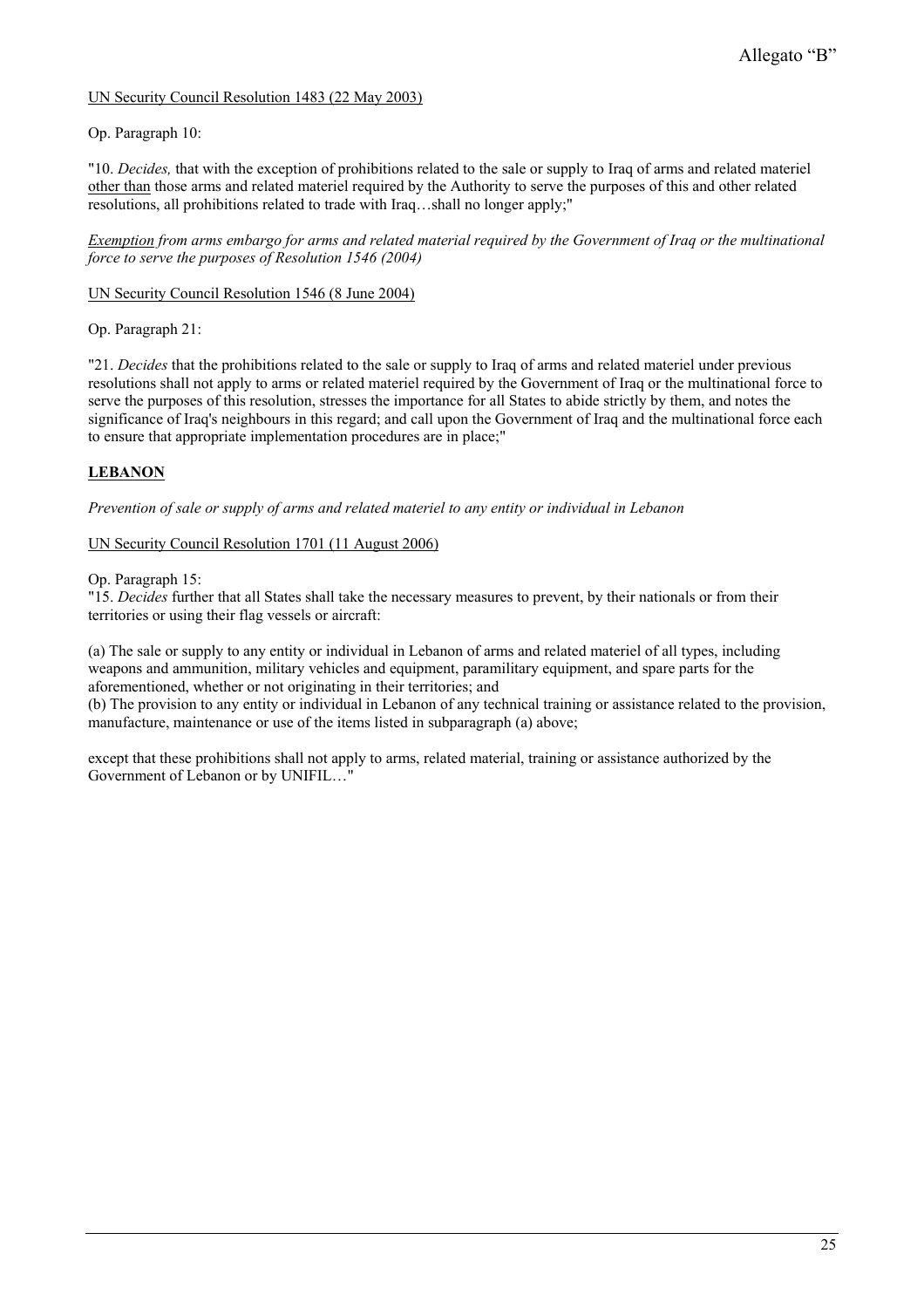# **LIBERIA**

*Prevention of sale or supply of arms and related materiel to Liberia*

UN Security Council Resolution 1343 (7 March 2001)

Op. Paragraph B 5:

"(a) *Decides* that all States shall take the necessary measures to prevent the sale or supply to Liberia, by their nationals or from their territories or using their flag vessels or aircraft, of arms and related materiel or all types, including weapons and ammunition, military vehicles and equipment, paramilitary equipment and spare parts for the aforementioned, whether or not originating their territories;

(b) *Decides* that all States shall take the necessary measures to prevent any provision to Liberia by their nationals or from their territories of technical training or assistance related to the provision, manufacture, maintenance or use of the items in subparagraph (a) above;

(c) *Decides* that the measures imposed by subparagraphs (a) and (b) above shall not apply to supplies of non-lethal military equipment intended solely for humanitarian or protective use, and related technical assistance or training, as approved in advance by the Committee established in paragraph 14 below;

(d) *Affirms* that the measures imposed by subparagraph (a) above do not apply to protective clothing, including flak jackets and military helmets, temporarily exported to Liberia by United Nations personnel, representatives of the media and humanitarian and development workers and associated personnel, for their personal use only;"

*Extension of measures for a further period of twelve months* 

UN Security Council Resolution 1478 (6 May 2003)

Op. Paragraph 10:

"*Decides* that the measures imposed by paragraphs 5-7 of resolution 1343 (2001) shall be extended for a further period of 12 months…"

*Exemption for arms and materiel intended for use by the Multinational force* 

UN Security Council Resolution 1497 (1 August 2003)

Op. Paragraph 8:

"*Decides* that the measures imposed by paragraphs 5(a) and 5(b) of resolution 1434 (2001) shall not apply to supplies of arms and related materiel and technical training and assistance intended solely for support of or use by the Multinational Force;"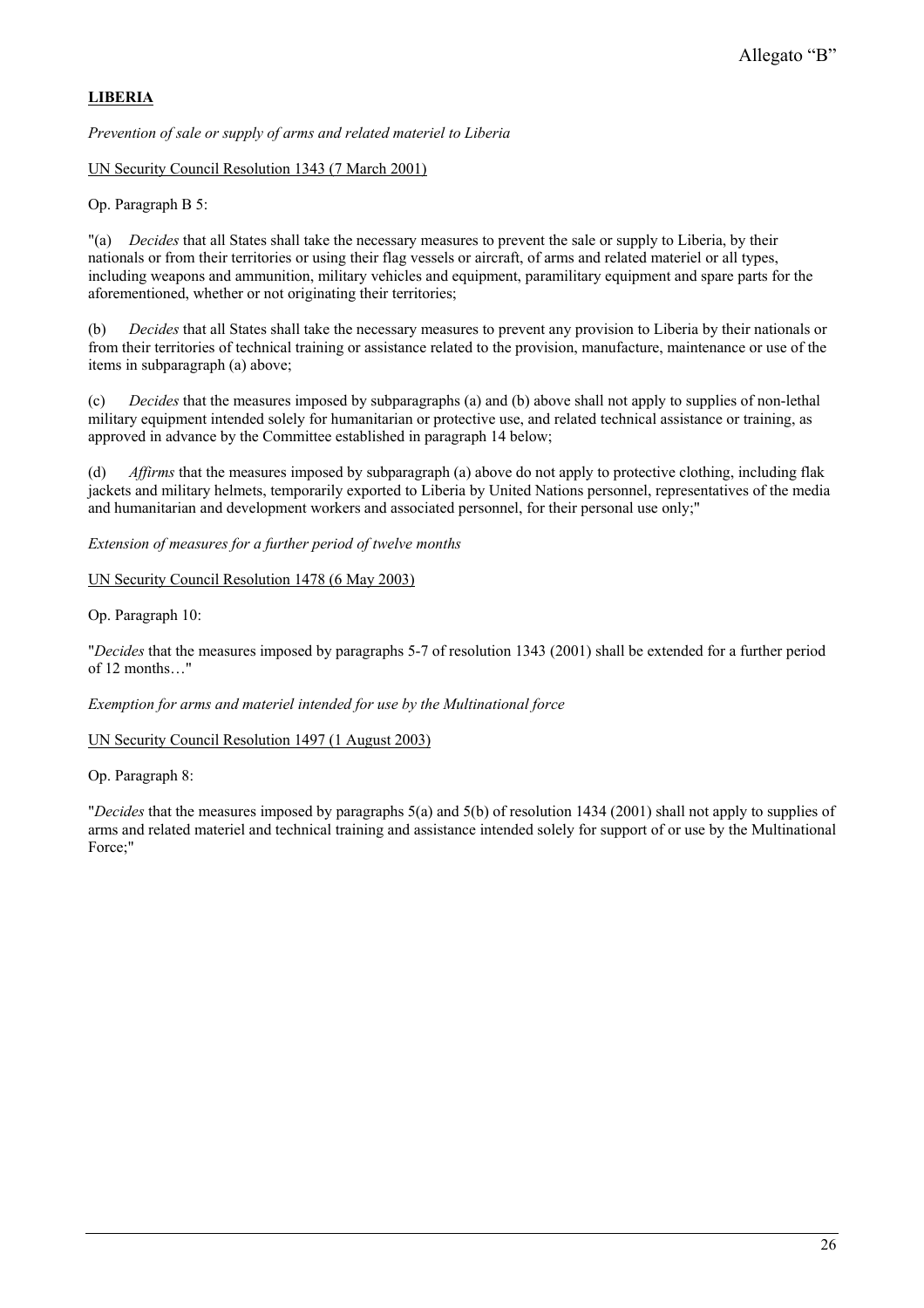### *Exemption for arms and materiel intended for use by UNMIL*

#### UN Security Council Resolution 1509 (19 September 2003)

### Op. Paragraph 8:

"*Decides* that the measures imposed by paragraphs 5(a) and 5(b) of resolution 1434 (2001) shall not apply to supplies of arms and related materiel and technical training and assistance intended solely for support of or use by the UNMIL;"

#### UN Security Council Resolution 1521 (22 December 2003)

### Op. Paragraph B.2

"(a) *Decides* that all States shall take the necessary measures to prevent the sale or supply to Liberia, by their nationals or from their territories or using their flag vessels or aircraft, of arms and related materiel of all types, including weapons and ammunition, military vehicles and equipment, paramilitary equipment and spare parts for the aforementioned, whether or not originating in their territories;

(b) *Decides* that all States shall take the necessary measures to prevent any provision to Liberia by their nationals or from their territories of technical training or assistance related to the provision, manufacture, maintenance or use of the items in subparagraph (a) above;

(c) *Reaffirms* that the measures in subparagraphs (a) and (b) above apply to all sales or supply of arms and related materiel destined for any recipient in Liberia, including all non-State actors, such as LURD and MODEL, and to all former and current militias and armed groups;

(d) *Decides* that the measures imposed by subparagraphs (a) and (b) above shall not apply to supplies of arms and related materiel and technical training and assistance intended solely for support of or use by UNMIL;

 (e) *Decides* that the measures imposed by subparagraphs (a) and (b) above shall not apply to supplies of arms and related materiel and technical training and assistance intended solely for support of or use in an international training and reform programme for the Liberian armed forces and police, as approved in advance by the Committee established by paragraph 21 below ("the Committee");

(f) *Decides* that the measures imposed by subparagraphs (a) and (b) above shall not apply to supplies of non-lethal military equipment intended solely for humanitarian or protective use, and related technical assistance or training, as approved in advance by the Committee;

(g) *Affirms* that the measures imposed by subparagraph (a) above do not apply to protective clothing, including flak jackets and military helmets, temporarily exported to Liberia by United Nations personnel, representatives of the media and humanitarian and development workers and associated personnel, for their personal use only;"

*Renewal of measures on arms for a further period of twelve months*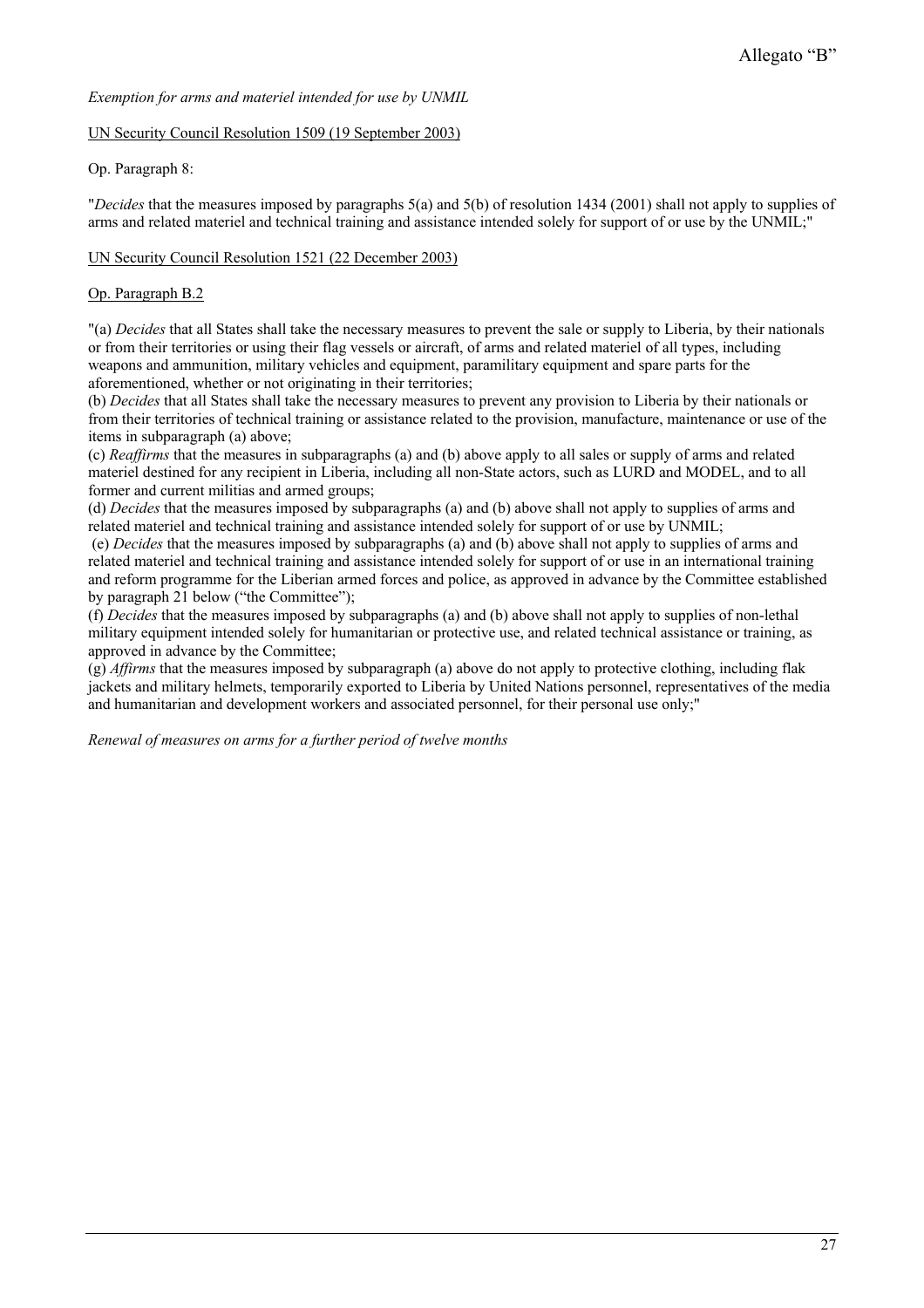### UN Security Council Resolution 1647 (20 December 2005)

#### Op. Paragraph 1 (a)

**"**1. *Decides*, on the basis of its assessment of progress made to date towards meeting the conditions for lifting the measures imposed by resolution 1521 (2003):

(a) To renew the measures on arms and travel imposed by paragraphs 2 and 4 of resolution 1521 (2003) for a further period of 12 months from the date of adoption of this resolution;

*Exemptions for weapons and ammunitions already provided to members of the SSS nor to limited supplies of weapons and ammunitions for use by members of the police and security forces* 

#### UN Security Council Resolution 1683 (13 June 2006)

#### Op. Paragraphs 1 and 2

"1. *Decides* that the measures imposed by paragraph 2 (a) and (b) of resolution 1521 (2003) shall not apply to the weapons and ammunition already provided to members of the Special Security Service (SSS) for training purposes pursuant to advance approval under paragraph 2 (e) by the Committee established by paragraph 21 of that resolution and that those weapons and ammunition may remain in the custody of the SSS for unencumbered operational use;

2. *Further decides* that the measures imposed by paragraph 2 (a) and (b) of resolution 1521 (2003) shall not apply to limited supplies of weapons and ammunition, as approved in advance on a case-by-case basis by the Committee, intended for use by members of the Government of Liberia police and security forces who have been vetted and trained since the inception of the United Nations

Mission in Liberia (UNMIL) in October 2003;

#### *Renewal for a further twelve months and additional exemptions*

#### UN Security Council Resolution 1731 (20 December 2006)

#### Op. Paragraphs 1(a) and (b)

"1. *Decides*, on the basis of its assessment of progress made to date towards meeting the conditions for lifting the measures imposed by resolution 1521 (2003):

(a) To renew the measures on arms imposed by paragraph 2 of resolution 1521 (2003) and modified by paragraphs 1 and 2 of resolution 1683 (2006) and to renew the measures on travel imposed by paragraph 4 of resolution 1521 (2003) for a further period of 12 months from the date of adoption of this resolution;

(b) That the measures on arms imposed by paragraph 2 (a) and (b) of resolution 1521 (2003) shall not apply to supplies of non-lethal military equipment, excluding non-lethal weapons and ammunition, as notified in advance to the Committee established by paragraph 21 of resolution 1521 (2003), intended solely for use by members of the Government of Liberia police and security forces who have been vetted and trained since the inception of the United Nations Mission in Liberia (UNMIL) in October 2003;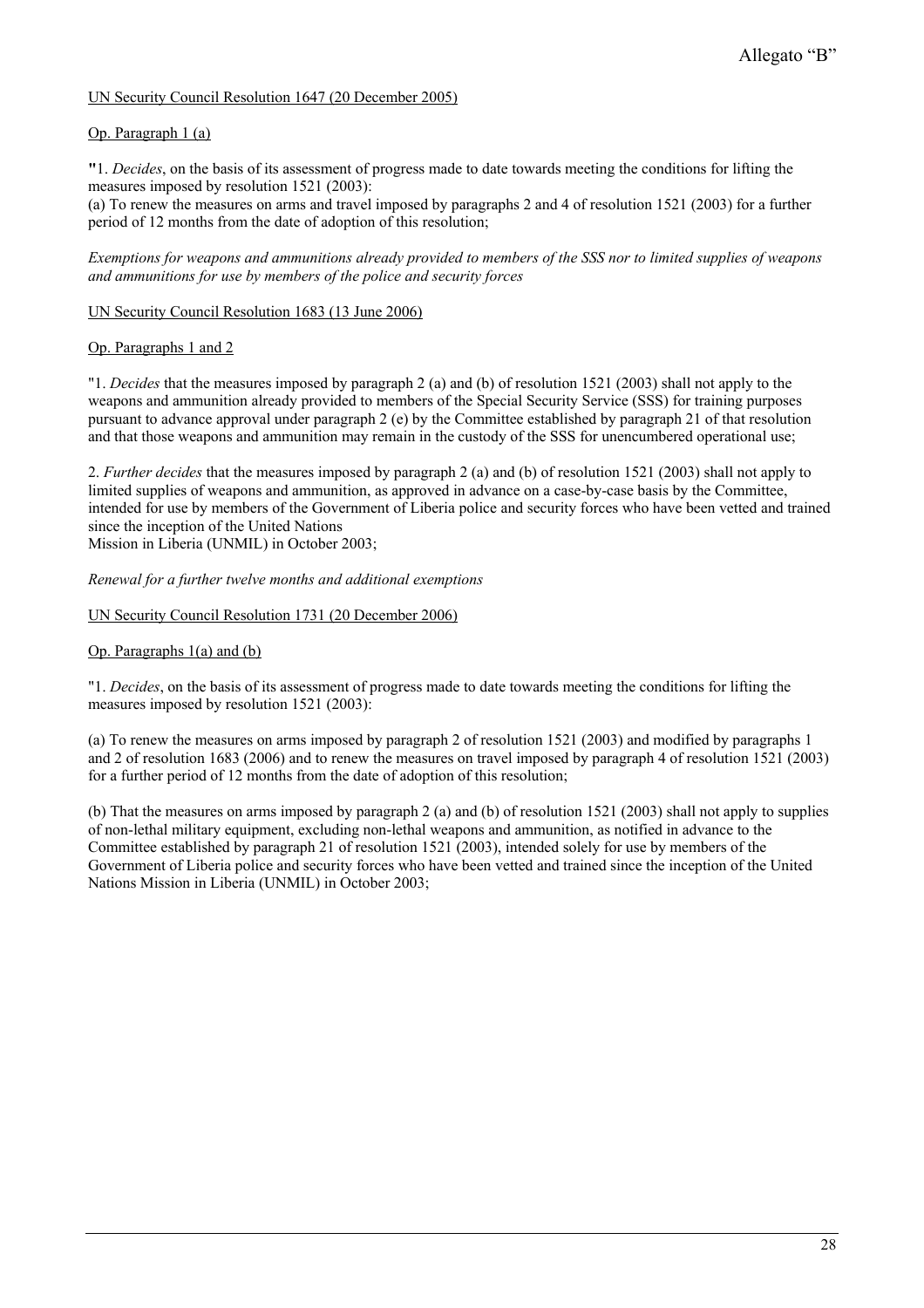### UN Security Council Resolution 1792 (19 December 2007)

1. Decides, on the basis of its assessment of progress made to date towards meeting the conditions for lifting the measures imposed by resolution 1521 (2003):

(a) To renew the measures on arms imposed by paragraph 2 of resolution 1521 (2003) and modified by paragraphs 1 and 2 of resolution 1683 (2006) and by paragraph 1 (b) of resolution 1731 (2006) and to renew the measures on travel imposed by paragraph 4 of resolution 1521 (2003) for a further period of 12 months from the date of adoption of this resolution;

(b) That Member States shall notify the Committee established by paragraph 21 of resolution 1521 (2003) ("the Committee") upon delivery of all arms and related materiel supplied in accordance with paragraph 2 (e) or 2 (f) of resolution 1521 (2003), paragraph 2 of resolution 1683 (2006), or paragraph 1 (b) of resolution 1731;

#### UN Security Council Resolution 1854 (19 December 2008)

"1. *Decides*, on the basis of its assessment of progress made to date towards meeting the conditions for lifting the measures imposed by resolution 1521 (2003):

(a) To renew the measures on arms imposed by paragraph 2 of resolution 1521 (2003) and modified by paragraphs 1 and 2 of resolution 1683 (2006) and by paragraph 1 (b) of resolution 1731 (2006) and to renew the measures on travel imposed by paragraph 4 of resolution 1521 (2003) for a further period of 12 months from the date of adoption of this resolution;

(b) That Member States shall notify the Committee established by paragraph 21 of resolution 1521 (2003) ("the Committee") upon delivery of all arms and related materiel supplied in accordance with paragraph 2 (e) or 2 (f) of resolution 1521 (2003), paragraph 2 of resolution 1683 (2006), or paragraph 1 (b) of resolution 1731;"

### **SIERRA LEONE**

*Embargo on the sale or supply of arms and related materiel to non-governmental forces in Sierra Leone.* 

#### UN Security Council Resolution 1171 (5 June 1998)

Op. Paragraphs 2 and 3:

"2. *Further decides*, with a view to prohibiting the sale and supply of arms and related materiel to non-governmental forces in Sierra Leone, that all States shall prevent the sale or supply, by their nationals or from their territories, or using their flag vessels or aircraft, of arms and related materiel of all types, including weapons and ammunition, military vehicles and equipment, paramilitary equipment and spare parts for the aforementioned, to Sierra Leone other than to the Government of Sierra Leone through named points of entry on a list to be supplied by that Government to the Secretary-General, who shall promptly notify all Members of the United Nations of the list;

3. *Decides* also that the restrictions referred to in paragraph 2 above shall not apply to the sale or supply of arms and related materiel for the sole use in Sierra Leone of the Military Observer Group of the Economic Community of West African States (ECOMOG) or the United Nations;".

*Exemption for Member States cooperating with UNASMIL and the Government of Sierra Leone*  UN Security Council Resolution 1299 (19 May 2000)

Op. Paragraph 3:

"*Decides,* acting under Chapter VII of the Charter of the United Nations, that the restrictions set out in paragraph 2 of its resolution 1711 (1998) of 5 June 1998 do not apply to the sale or supply of arms and related materiel for the sole use in Sierra Leone of the Member States cooperating with UNASMIL and the Government of Sierra Leone;"

### **SOMALIA**

*General and complete embargo on all deliveries of weapons and military equipment.* 

UN Security Council Resolution 733 (23 January 1992)

Op. Paragraph 5 :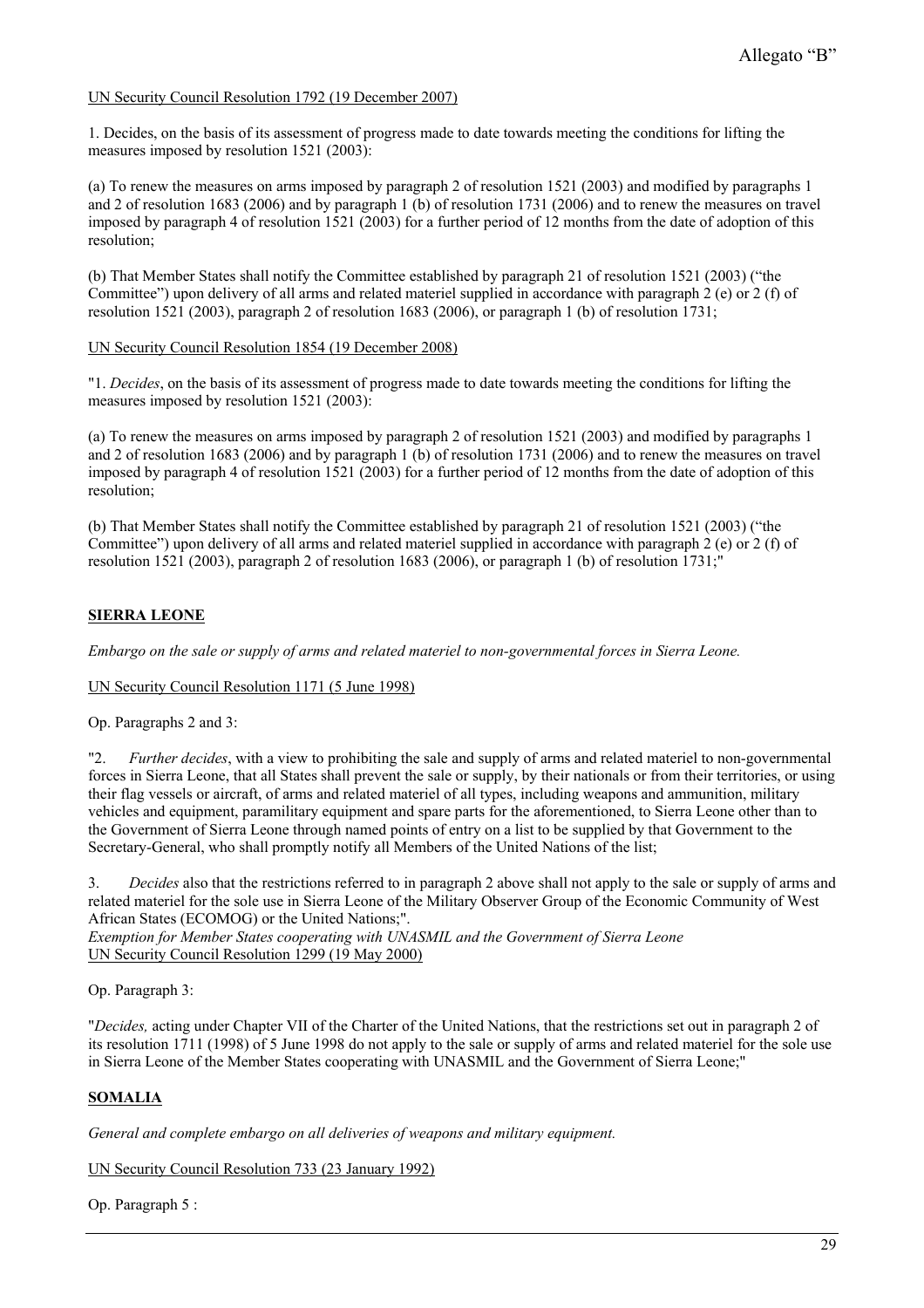"*Decides,* under Chapter VII of the Charter of the United Nations, that all States shall, for the purposes of establishing peace and stability in Somalia immediately implement a general and complete embargo on all deliveries of weapons and military equipment to Somalia until the Security Council decides otherwise.".

*Reiteration of obligation to comply with measures imposed by resolution 733 (1992) and introduction of exceptions in certain circumstances for protective clothing and non-lethal military equipment intended solely for humanitarian or protective use.* 

UN Security Council Resolution 1356 (19 June 2001)

Op. Paragraphs 1, 2 and 3:

"1. Reiterates to all States their obligation to comply with the measures imposed by resolution 733 (1992), and urges each States to take the necessary steps to ensure full implementation and enforcement of the mars embargo;

2. *Decides* that the measures imposed by paragraph 5 of resolution 733 (1992) shall not apply to protective clothing, including flak jackets and military helmets, temporarily exported to Somalia by United Nations personnel, representatives of the media and humanitarian and development workers and associated personnel for their personal use only;

3. *Decides* also that the measures imposed by paragraph 5 of resolution 733 (1992) shall not apply to supplies of non-lethal military equipment intended solely for humanitarian or protective use, as approved in advance by the Committee established pursuant to resolution 751 (1992) (the Committee);"

*Reiteration of call on all States to comply scrupulously with arms embargo, and decision that the arms embargo prohibits the direct or indirect supply of technical advice .. and other assistance and training related to military activities*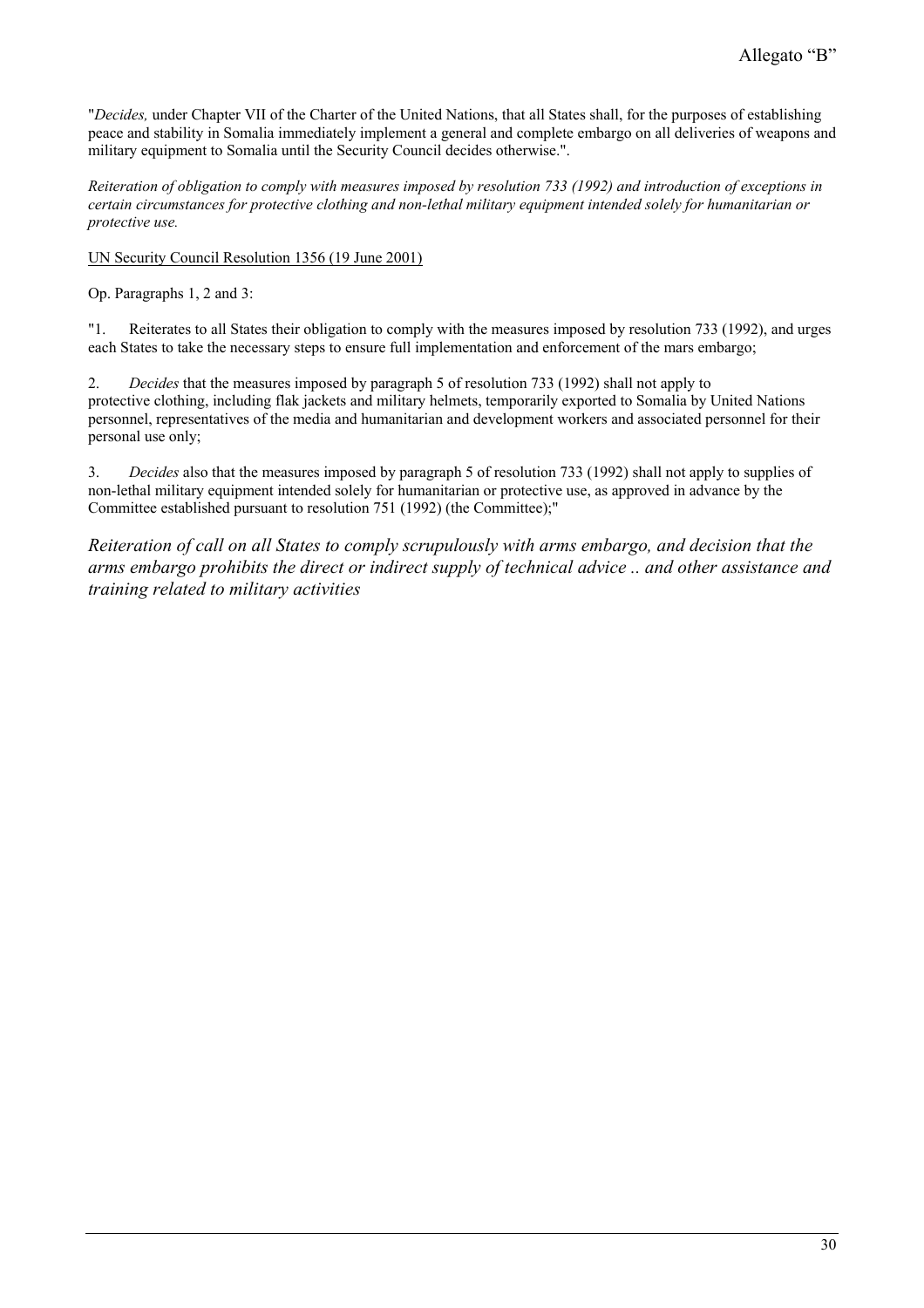# UN Security Council Resolution 1425 (22 July 2002)

## Op. Paragraph 2:

"2. *Decides* that the arms embargo prohibits the direct or indirect supply to Somalia of technical advice, financial and other assistance, and training relating to military activities;"

*Exemption for supplies of weapons, military equipment and technical training and assistance solely for use by IGAD* 

### UN Security Council Resolution 1725 (6 December 2006)

### Op. Paragraph 5:

**"** 5. *Decides* that the measures imposed by paragraph 5 of resolution 733 (1992) and further elaborated in paragraphs 1 and 2 of resolution 1425 (2002) shall not apply to supplies of weapons and military equipment and technical training and assistance intended solely for the support of or use by the force referred to in paragraph 3 above;"

*Exemptions for military equipment and technical training and assistance to African Union mission established in accordance with paragraph 4 of the resolution* 

### UN Security Council Resolution 1744 (20 February 2007)

Op. Paragraphs 6 and 7:

"6. *Decides* that the measures imposed by paragraph 5 of resolution 733 (1992) and further elaborated in paragraphs 1 and 2 of resolution 1425 (2002) shall not apply to:

(a) Supplies of weapons and military equipment, technical training and assistance intended solely for the support of or use by the mission referred to in paragraph 4 above; or

(b) Such supplies and technical assistance by States intended solely for the purpose of helping develop security sector institutions, consistent with the political process set out in paragraphs 1, 2 and 3 above and in the absence of a negative decision by the Committee established pursuant to resolution 751 (1992) within five working days of receiving the notification described in paragraph 7 below;

7. *Decides* that States providing supplies or technical assistance in accordance with paragraph 6 (b) above shall notify the Committee established pursuant to resolution 751 (1992) in advance and on a case-by-case basis;"

### UN Security Council Resolution 1772 (20 August 2007)

Op. Paragraph 13:

"13. Emphasizes the continued contribution made to Somalia's peace and security by the arms embargo, demands that all Member States, in particular those of the region, fully comply with it, reiterates its intention to consider urgently ways to strengthen its effectiveness, including through targeted measures in support of the arms embargo, and requests that the Committee established pursuant to resolution 751 (1992) report to the Council within 60 days of the adoption of this resolution on possible measures that might be taken and how they might be implemented;"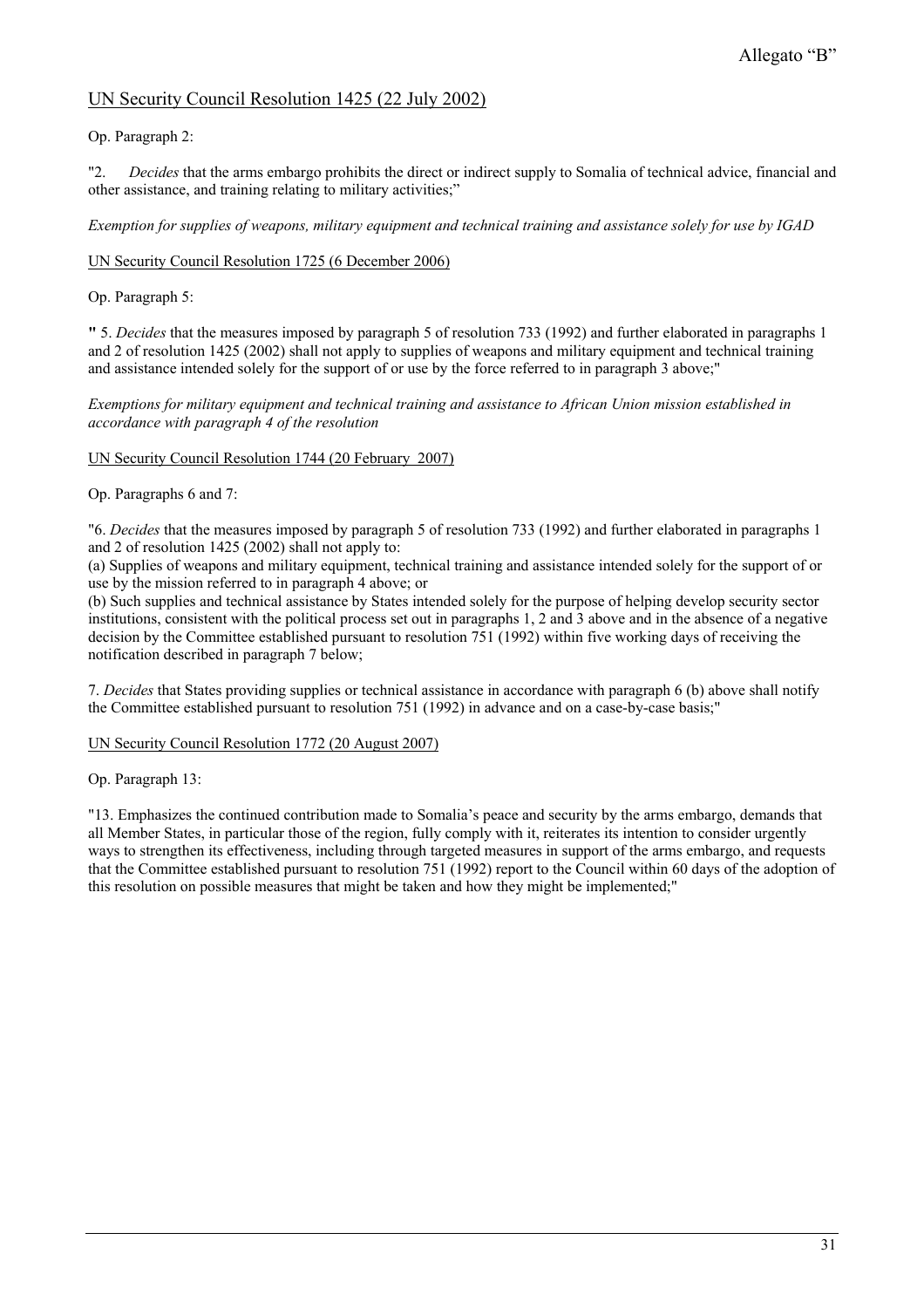### UN Security Council Resolution 1801 (20 February 2008)

Op. Paragraph 11:

11. Emphasizes the continued contribution made to Somalia's peace and security by the arms embargo imposed by resolution 733 (1992), as elaborated and amended by subsequent resolutions, demands that all Member States, in particular those of the region, comply fully with it, and reiterates its intention to consider ways to strengthen its effectiveness;

### UN Security Council Resolution 1811 (29 April 2008)

Op. Paragraph 3:

"3. Decides to extend the mandate of the Monitoring Group referred to in paragraph 3 of resolution 1558 (2004), and requests the Secretary-General to take the necessary administrative measures as expeditiously as possible to re-establish the Monitoring Group for a further six months, drawing, as appropriate, on the expertise of the members of the Monitoring Group established pursuant to resolution 1766 (2007) and appointing new members as necessary in consultation with the Committee, this mandate being as follows:

(…)

(b) to continue to investigate, in coordination with relevant international agencies, all activities, including in the financial, maritime and other sectors, which generate revenues used to commit arms embargo violations; (c) to continue to investigate any means of transport, routes, seaports, airports and other facilities used in connection with arms embargo violations;

### (…)

(f) to work closely with the Committee on specific recommendations for additional measures to improve overall compliance with the arms embargo;

(g) to assist in identifying areas where the capacities of States in the region can be strengthened to facilitate the implementation of the arms embargo;

### (…)

6. Requests the Committee, in accordance with its mandate and in consultation with the Monitoring Group and other relevant United Nations entities, to consider the recommendations in the reports of the Monitoring Group dated 5 April 2006, 16 October 2006, 17 July 2007 and 24 April 2008 and recommend to the Council ways to improve implementation of and compliance with the arms embargo, in response to continuing violations;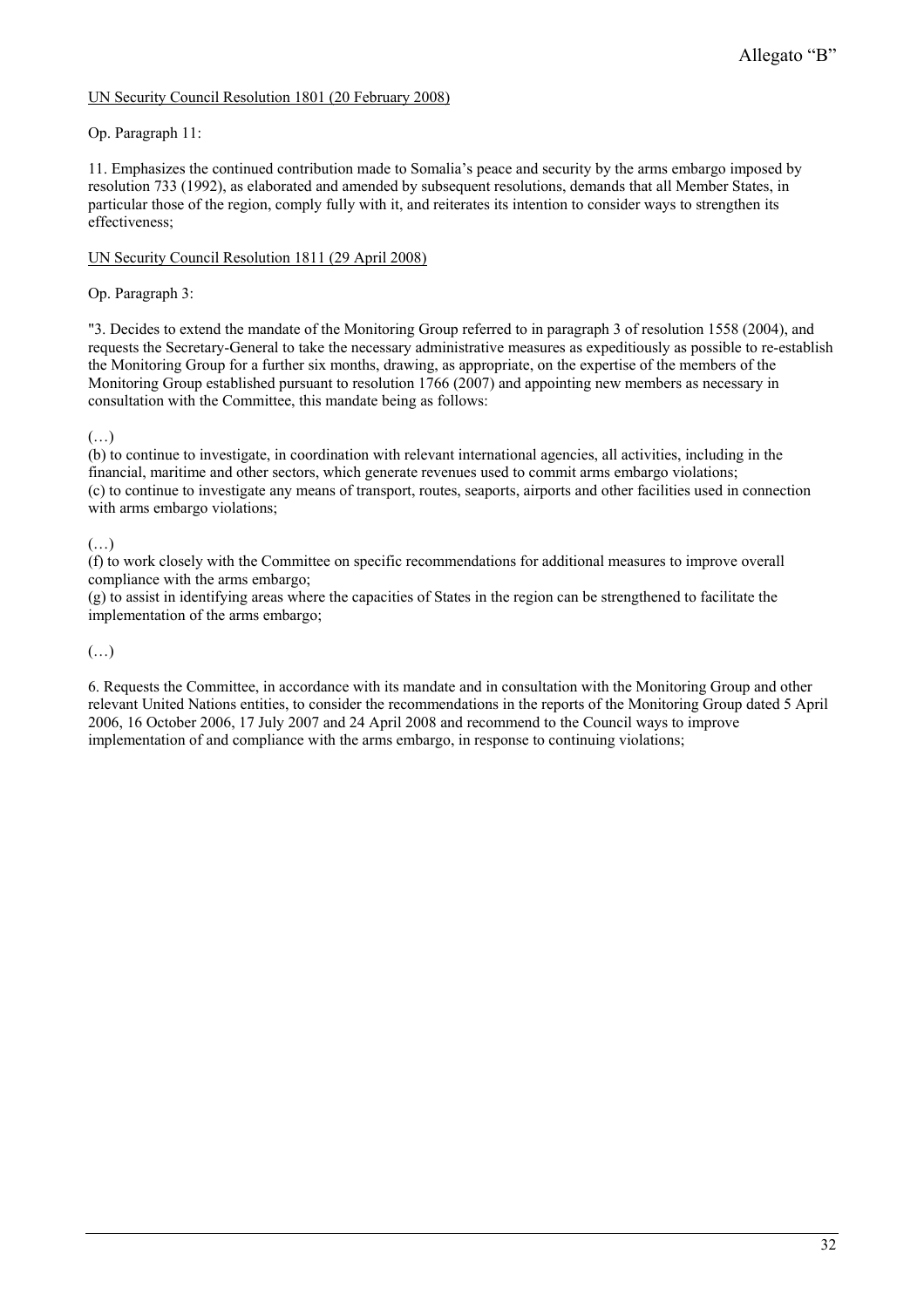# **SUDAN**

*Embargo on sale or supply of weapons and military equipment to non-governmental entities and individuals* 

UN Security Council Resolution 1556 (30 July 2004)

Op. Paragraphs 7, 8 and 9:

"7. *Decides* that all states shall take the necessary measures to prevent the sale or supply, to all nongovernmental entities and individuals, including the Janjaweed, operating in the states of North Darfur, South Darfur and West Darfur, by their nationals or from their territories or using their flag vessels or aircraft, of arms and related materiel of all types, including weapons and ammunition, military vehicles and equipment, paramilitary equipment, and spare parts for the aforementioned, whether or not originating in their territories;

8. *Decides* that all states shall take the necessary measures to prevent any provision to the nongovernmental entities and individuals identified in paragraph 7 operating in the states of North Darfur, South Darfur and West Darfur by their nationals or from their territories of technical training or assistance related to the provision, manufacture, maintenance or use of the items listed in paragraph 7 above;

9. *Decides* that the measures imposed by paragraphs 7 and 8 above shall not apply to: – supplies and related technical training and assistance to monitoring, verification or peace support operations, including such operations led by regional organizations, that are authorized by the United Nations or are operating with the consent of the relevant parties;

– supplies of non-lethal military equipment intended solely for humanitarian, human rights monitoring or protective use, and related technical training and assistance; and – supplies of protective clothing, including flak jackets and military helmets, for the personal use of United Nations personnel, human rights monitors, representatives of the media and humanitarian and development workers and associated personnel;"

*Reaffirmation and extension of embargo on sale or supply of weapons and military equipment to non-governmental entities and individuals* 

UN Security Council Resolution 1591 (29 March 2005) Operative paragraph 7:

7. *Reaffirms* the measures imposed by paragraphs 7 and 8 of resolution 1556 (2004), and decides that these measures shall immediately upon adoption of this resolution, also apply to all the parties to the N'djamena Ceasefire Agreement and any other belligerents in the states of North Darfur, South Darfur and West Darfur; decides that these measures shall not apply to the supplies and related technical training and assistance listed in paragraph 9 of resolution 1556 (2004); decides that these measures shall not apply with respect to assistance and supplies provided in support of implementation of the Comprehensive Peace Agreement; further decides that these measures shall not apply to movements of military equipment and supplies into the Darfur region that are approved in advance by the Committee established under paragraph 3 (a) upon a request by the Government of Sudan; and invites the African Union Ceasefire Commission to share pertinent information as appropriate in this regard with the Secretary-General, the Committee, or the Panel of Experts established under paragraph  $3$  (b);"